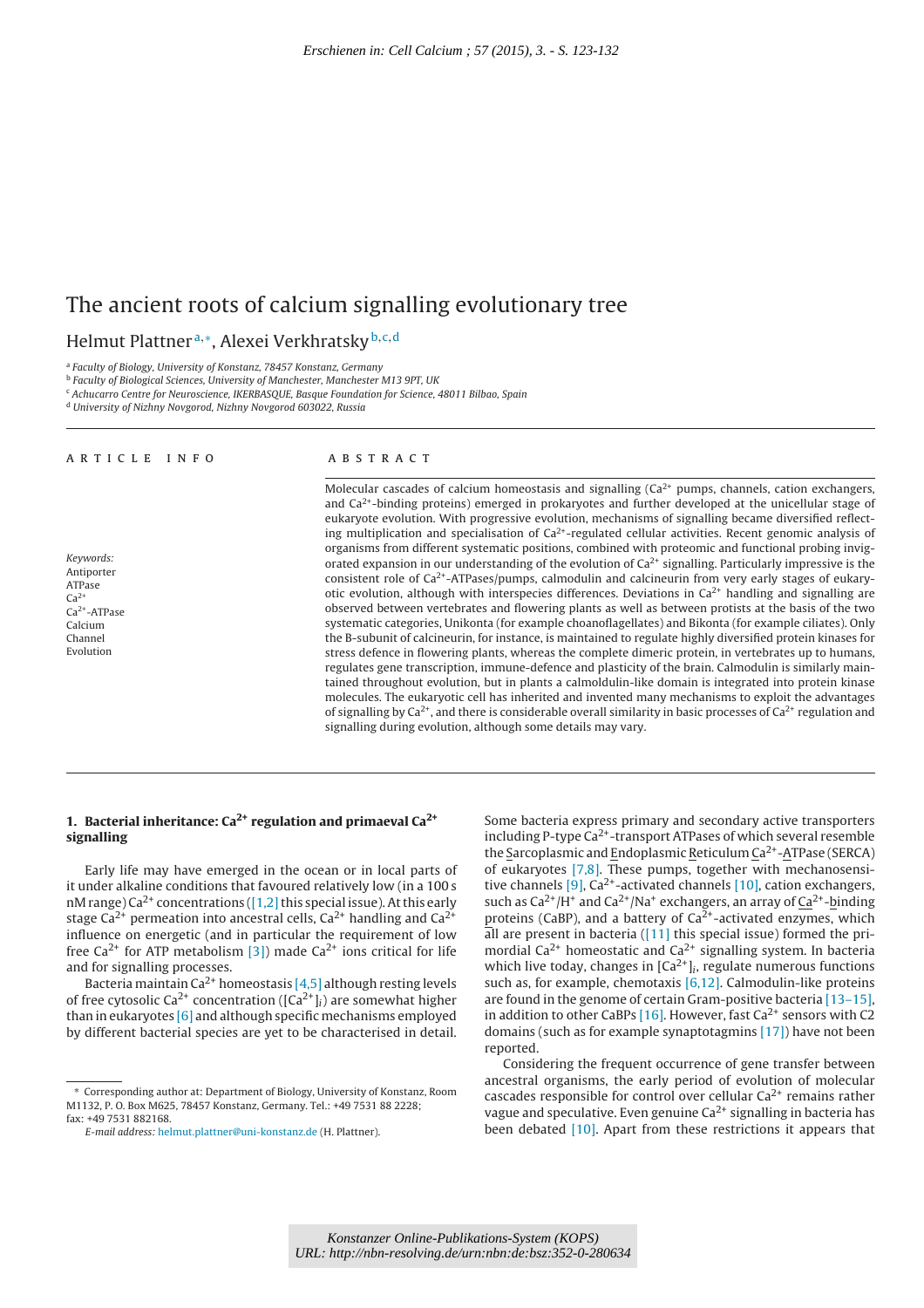bacteria prophesied several important mechanisms that have been advanced and refined throughout the evolutionary ladder.

## **2. From bacteria to the eukaryote cell: requirement of Ca2+ for trafficking**

There is considerable uncertainty about the origin of the eukaryotic cell from archaebacteria or eubacteria [18], with different scenarios being proposed [19,20]. Even the age of eukaryotes is disputed; the classical (and prevailing) view of their emergence (as witnessed by fossils) ∼2 billion years ago [21–24], is not universally acknowledged with the data on the presence of eukaryotic markers in much older (∼3 to ∼3.5 billion years) fossils [25,26]. Based on the analysis of eukaryotic signature proteins, the emergence of a "chronocyte", the intermediate distinct from Archaea and eubacteria has been contemplated [27]. The textbook view highlights an archaebacterial ancestor whose genome has been sequestered by another cell through invagination of the cell membrane. Integration of an archaebacterium into an eubacterium is another hypothetic scenario. The Ca<sup>2+</sup> regulating and Ca<sup>2+</sup> regulated proteins outlined above are essentially known from eubacteria, whereas important proteins of the nucleus have orthologues in some archaebacteria [28].

By infolding of the cell membrane with ribosomes attached, the Endoplasmic Reticulum (ER) could have formed, followed by controlled blebbing and fusion of vesicular compartments, also a  $Ca<sup>2+</sup>$ -dependent process, wherever it has been accessible to analysis. This must have been prerequisite to any further differentiation and trafficking. This capability, together with a cytoskeleton, has been ascribed to the chronocyte [27]. In contrast, a LAECA-(latest archaeal-eukaryote common ancestor) type organisms, endowed with high internal complexity, has been postulated to precede genuine eukaryotes [29]. Endocytosis and intracellular digestion are thought to have become important for further complexity of the LAECA-type ancestor, and the early eukaryotic cell [30,31]. The acquisition of endomembranes and intracellular compartments that could emerge in some prokaryotes was certainly associated with the transition from prokaryotes to eukaryotes and prompted new developments in  $Ca^{2+}$  signalling.

Regulation of intracellular trafficking become the special function of  $Ca^{2+}$ , which generally assumes a key role in membranemembrane interactions, and hence complex  $[Ca<sup>2+</sup>]$  dynamics, regulated in space and time, provided a canvass for ubiquitous and versatile Ca2+ signalling. Ca2+ has outstanding properties that make it an almost ideal second messenger [32]. Since too high  $|Ca^{2+}|\right|$  is toxic, strict regulation and "taming" of  $Ca^{2+}$  movements is required, which have made it a molecule suitable for signalling at a low additional energy costs. The human body contains up to 1.4–2 kg of  $Ca<sup>2+</sup>$  (of which 99% is present in the form of insoluble phosphates accumulated in bones). Concentration of Ca<sup>2+</sup> is ~10 mM in the ocean; total Ca<sup>2+</sup> concentration reaches 25 mM in plants; in mammalian cells, total  $Ca^{2+}$  concentration in the cytoplasm (free and bound) is in the millimolar range [32], whereas free concentrations of  $[Ca<sup>2+</sup>]$  are, as a rule, below ∼0.1 micromolar in the resting cell [33]. The existence of a continuous concentration gradient aimed at the cytosol allows  $\left[Ca^{2+}\right]$  to be rapidly and locally increased for signalling at defined sites, which rise is followed by reversible binding to CaBPs. These latter proteins are generally characterised by rapid binding kinetics and widely different affinity (expressed as a binding constant,  $K_D$ ). High capacity/low affinity binding makes some CaBPs suitable for  $Ca^{2+}$  binding inside the organelles (universally known as dynamic  $Ca^{2+}$  stores) and for signal inactivation in the cytosol, whereas rapid activation of dynamic processes is a responsibility of low capacity/high affinity binding with a variety of membrane-bound and cytosolic CaBPs. Local regulation of  $Ca<sup>2+</sup>$  controls selective and spatially restricted specific processes [33], avoids toxicity and keeps energetic costs for re-establishing homeostasis low. For the latter purpose, some high capacity/low affinity CaBPs are also present in the cytosol [34].

# **3. An evolutionary time scale and diversification of Ca2+ signalling**

Ancestral eukaryotes diversified into two main branches, Unikonta (that eventually evolved into vertebrates) and Bikonta (that are at the root of angiosperms, or flowering plants [35,36]). The founders of these branches are two unicellular groups whose current main representatives date back to ∼760–960 million of years (choanoflagellates [37]) and ∼800 million of years (ciliates [23]). Choanoflagellates are considered as the founding group of metazoa and, therefore, deserve special interest with regard to  $Ca^{2+}$ signalling (Cai et al. [48], this special issue). Myxamoebae (Dictyostelium) are another well analysed unikont; their phylogenetic age is somewhat ambiguous, although they can be younger than the other groups [38]. Mammals are more than 200 million of years old being therefore older than flowering plants that are believed to emerge 130–190 million of years ago [23,39].

Molecules participating in trafficking have greatly diversified during evolution, which could be extrapolated from comparative genomic studies. There are about 20 SNAREs (soluble N-ethyl maleimide sensitive attachment protein receptors) in the Ureukaryote, whereas they are about twice as many in mammals  $[40]$ . The number of Rab-type GTPases increased from an estimated 20 in ancestral eukaryote [41] to 163 in human [42]. Insights from cells living today suggests that already in early times  $Ca<sup>2+</sup>$  must have been "hired" for signalling purposes. Considering rapid diffusion, binding and deactivation of  $Ca<sup>2+</sup>$ , increasingly elaborate intracellular trafficking required a strict localisaton of  $Ca<sup>2+</sup>$  signals. This in turn requires  $Ca^{2+}$  stores, with high capacity/low affinity CaBPs in their lumen, and mechanisms for  $Ca^{2+}$  uptake and local release [43,44]. All these components, including primary and secondary active Ca<sup>2+</sup> transport mechanisms and  $Ca^{2+}$  release channels (CRC) are abundant in protozoa in one or the other form, as found in Paramecium [45,46], and to some extent in Dictyostelium [47] and in choanoflagellates  $([48]$ , this special issue). The first two genera represent the major phylogenetic lines and are frequently used for studies in cell biology, whereas choanoflagellates are currently only analysed by molecular biology, although with important predictions. The increasing importance of  $Ca<sup>2+</sup>$  during evolution is highlighted by an increase in the number of CaBPs, which rises from  $\sim$ 70 in bacteria to 3640 in mammals [16,49]. Substantial increase in numbers and diversity of CaBP in eukaryotes reflects a rising capability of fine tuning  $Ca^{2+}$  signals [50]. A rather different way of diversification of  $Ca^{2+}$  signalling, however, is observed in plants  $([51–53]$  in this special issue).

It is now generally acknowledged that evolutionary improvement of cell energetic is associated with endocytosis and domestication of eubacteria with respiratory activity, that become mitochondria, about 1.5 billion years ago [54]. Considering the high proportion of energy investment in ionic balance in modern eukaryotes, one may assume that acquisition of mitochondrial precursors was an important step in advancement of  $Ca^{2+}$  signalling ( $[2]$ , this special issue). The uptake of  $Ca^{2+}$  by mitochondria, achieved in modern eukaryotes by an uniporter [55] is swift and it stimulates ATP production by activating dehydrogenases in the mitochondrial matrix [56]. A homologue of  $Ca^{2+}$  uniporter is present already in bacteria [57], and in choanoflagellates ([48], this special issue), while a mitochondrial calcium uniporter (MCU) is conserved from protozoa to human, no MCU homologues, however, were found in various parasitic protozoa [57,58]. The essential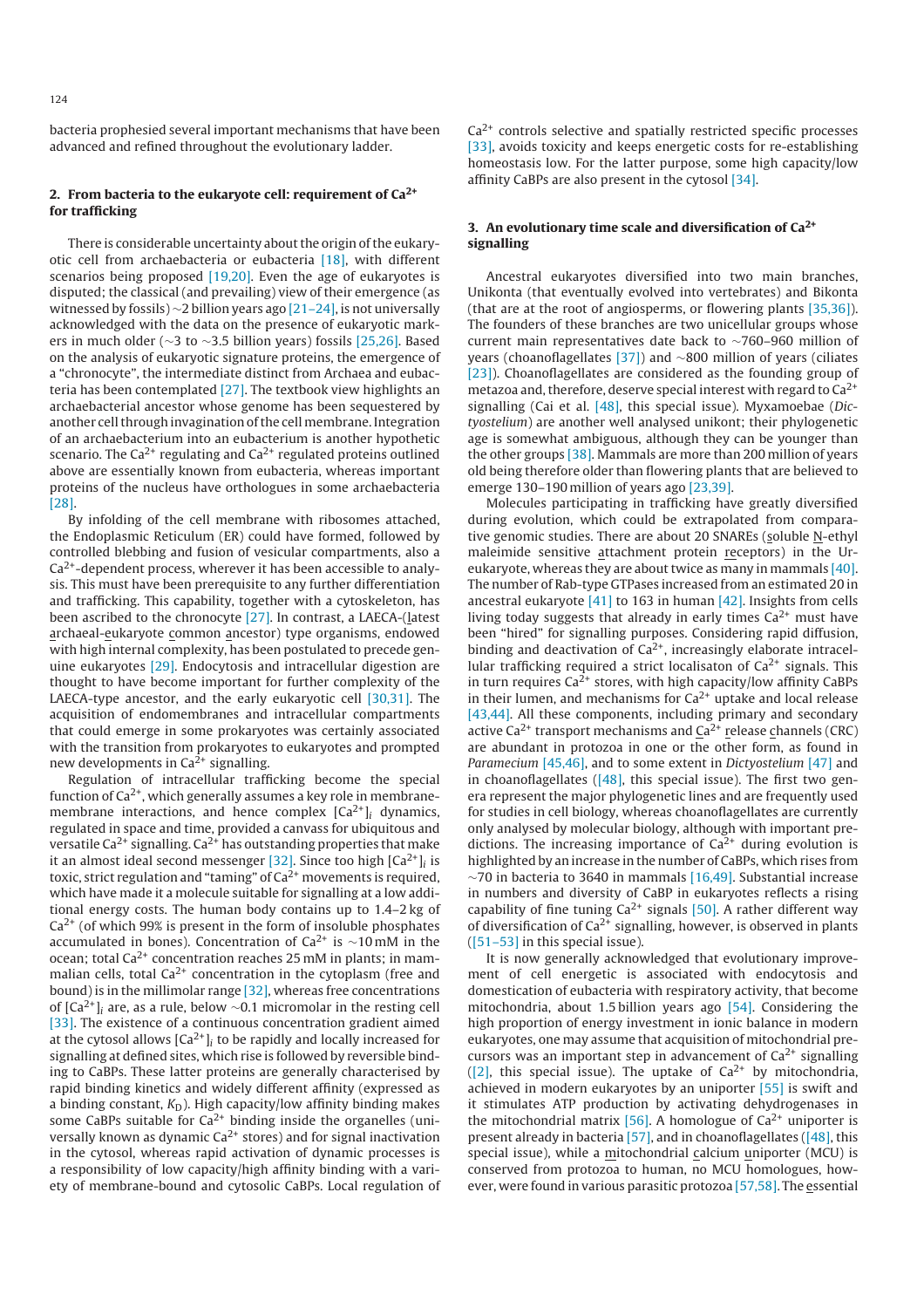MCU regulator, EMRE, is absent in some protozoa analysed, including Dictyostelium and Tetrahymena [58], thus probably indicating lower capability for adjustment of  $Ca^{2+}$  transport. In summary, during evolution, mitochondria are actively engaged regulating and exploiting energetically  $Ca^{2+}$  signals, but with some variability.

Considering the great age of the most ancient forms of eukaryotes we have to concede that cells of modernity are remote descendants, with ample chances for parallel evolution, possibly also including gene transfer, thus disguising images of the distant past. However, the multitude of  $Ca^{2+}$  regulating and  $Ca^{2+}$  regulated activities suggest significant original evolutionary inheritance of a remarkable inventory of molecules relevant for  $Ca^{2+}$  regulation.

# **4. Ca2+ signalling in cells of modern era**

Can modern protists (protozoa and algae) provide clues to the evolution of  $Ca^{2+}$  signalling? As already mentioned, unikonts include myxamoebae (with Dictyostelium being the best known example [59]), and choanoflagellates, whereas bikonts are represented by alveolates, including ciliates like Paramecium and Tetrahymena. Experimental data on  $Ca^{2+}$  signalling are available for Dictyostelium and Paramecium [46]. Placing choanoflagellates at the roots of metazoan evolution [60] is based on a variety of molecular aspects, mainly Tyr phosphorylation and occurrence of cell adhesion molecules [61]. Whether and how these molecules bind extracellular  $Ca^{2+}$  remains to be clarified. Both ciliates and choanoflagellates, possess several  $Ca<sup>2+</sup>$  influx channels, including transient receptor potential channels, cyclic nucleotide gated channels and voltage-gated channels. Remarkably ciliary localisation of voltage-dependent  $Ca^{2+}$  channels is also found in ctenophores [62].

 $Ca<sup>2+</sup>$  is fundamental for regulation of multiple and distinct processes operating on widely different time scale not only in "higher" eukaryotes such as mammals [63], but also in protozoa. These cellular processes regulated by  $Ca^{2+}$  include gene transcription, exocytosis, endocytosis, vesicle trafficking, amoeboid movement and chemotaxis, ciliary and flagellar beat etc. When time domain is concerned, in ciliates  $Ca^{2+}$ -regulated reactions can occur in submillisecond times in case of membrane fusion, in sub-second times in ciliary beat [64] and may also last hours in the regulation of gene transcription [65]. In subsequent sections we shall narrate a considerable congruence of different cell biological phenomena in low and high eukaryotes, respectively, with considerable deviations, however, in higher plants. A summary of certain important aspects is presented in Fig. 1.

# **5. Ca2+ signalling toolkits in protozoa**

In the modern world  $Ca^{2+}$  normally occurs in sufficiently high concentration in the environment;  $Ca^{2+}$  concentration in the body fluids (that is extracellular  $Ca^{2+}$ ,  $[Ca^{2+}]_0$ ) is also at the millimolar range being thus 20,000 times in excess over resting  $[Ca^{2+}]_i$ [5]. Ongoing diffusion through the plasmalemmal pores requires counter-regulation (i.e.  $Ca^{2+}$  efflux) in all cell types studied so far. Active transport by  $Ca^{2+}$ -pumps and cation exchangers, possibly inherited from bacterial ancestors, execute this task. In all eukaryotes, a variety of plasmalemmal channels make  $Ca^{2+}$  available locally, but not distantly. Therefore, eukaryotic cells are additionally endowed with intracellular  $Ca^{2+}$  release channels, CRCs, pumps and antiporters localised to the membranes of  $Ca<sup>2+</sup>$ -storing organelles in animal [33,44,66] and plant cells [51,52].  $Ca^{2+}$  is contained not only in dedicated  $Ca^{2+}$  stores, such as the Endoplasmic and Sarcoplasmic Reticulum (ER/SR), but also in organelles of the different trafficking pathways. In essence, this arrangement is maintained throughout eukaryotic cell evolution.

## 5.1.  $Ca^{2+}$  influx

The spectrum of plasmalemmal  $Ca<sup>2+</sup>$  influx channels, as well as of  $Ca^{2+}$  activated cation (Na<sup>+</sup>, K<sup>+</sup> etc.) channels operating in the cell membrane steadily increases in evolution, from bacteria onwards [10]. There are considerable differences in  $Ca^{2+}$  channels between myxamoebae (Dictyostelium) and ciliates (Paramecium) [10]. The mechanosensitive cationic channels with  $Ca<sup>2+</sup>$  permeability are present from bacteria to human, as are ligand-gated and voltagedependent  $Ca<sup>2+</sup>$  channels. Specific subtypes of mechanosensitive channels are abundant in many of pathogenic protozoa, although Piezo subunits are not found in Apicomplexa [67], and yet they occur in the genome of related ciliates [68]. In many protozoa, including ciliates and parasites (Apicomplexa and Trypanosomatids), there is a diversified interaction between cyclic nucleotides and Ca<sup>2+</sup> [69]. Evidence for purinergic Ca<sup>2+</sup>-permeable channels is available from protozoa – in choanoflagellates and in Dictyostelium [3,70]. In Dictyostelium Ca<sup>2+</sup> release by the P2X<sub>A</sub> channel mediates vesicle fusion at the level of the contractile vacuole [71]. Higher plants have mechanosensitive and nucleotide-gated channels [9] as well as ionotropic purinoceptors [72], but miss voltage-dependent  $Ca^{2+}$  channels ([73,53] this special issue). The higher up in the animal kingdom, the more differentiated become ligand-gated  $Ca^{2+}$  influx channels [74]. In summary, there is a variability of plasmalemmal  $Ca^{2+}$  channels depending on the systematic position of a species (for instance, significant differences are found between algae and flowering plants [73]), but some channels are preserved more or less throughout evolution.

# 5.2.  $Ca^{2+}$  pumps

The plasmamembrane  $Ca^{2+}-ATP$ ase (PMCA) also known as plasmalemmal Ca<sup>2+</sup> pump contributes to keep  $[Ca^{2+}]_i$  low despite permanent influx from the outside medium, as does the SERCA pump; both are P-type ATPases. Faster  $Ca^{2+}$  removal can be achieved by secondary active transporters, such as antiporter systems. Both primary and secondary active mechanisms of  $Ca^{2+}$ regulation are already known from bacteria, including SERCArelated pumps. The PMCA and SERCA are also present in protozoa being thus the old regulatory mechanisms maintained during evolution (Fig. 1). In Dictyostelium, according to sequencing data, a putative PMCA (pat1), ∼120 kDa large, is reported to lack the typical calmodulin-binding domain [75]. Later sequence data suggested the presence of such a domain in three paralogues, including patA, although for all three isoforms localisation to the ER and/or the plasmamembrane has been left open [47]. The plasmalemmal presence, however, is supported by the colocalisation with calmodulin [75]. In Paramecium the PMCA is ∼130 kDa in size and shows a conserved 21 aminoacids-long potential calmodulin-binding domain [76], in contrast to the SERCA of the same species [77]. Thus, despite some uncertainties in myxamoebae, it appears that  $Ca<sup>2+</sup>$  extrusion and sequestration mechanisms are generally preserved over evolution. The PMCA-type pumps are operational not only in the cell membrane of animal cells, but also in flowering plants. The autoinhibitory domain of the PMCA is situated in the amino-terminal part in plants and in the carboxy-terminal part in mammals [78]. Deinhibition occurs by binding calmodulin. In plants, autoinhibited forms called ACA (for auto-inhibited  $Ca<sup>2+</sup>$ -ATPase), are slightly different and they occur not only in the plasmalemma but also in the vacuole membrane, also with a calmodulin-binding domain ([53,79,80] this special issue). During evolution, the inventory of pumps can be complemented by Ca<sup>2+</sup>-pyrophosphatase (CaPPase) in acidocalcisomes and in the contractile vacuole complex of some protozoa. This is of particular importance for protozoan parasites (see [81,82], this special issue).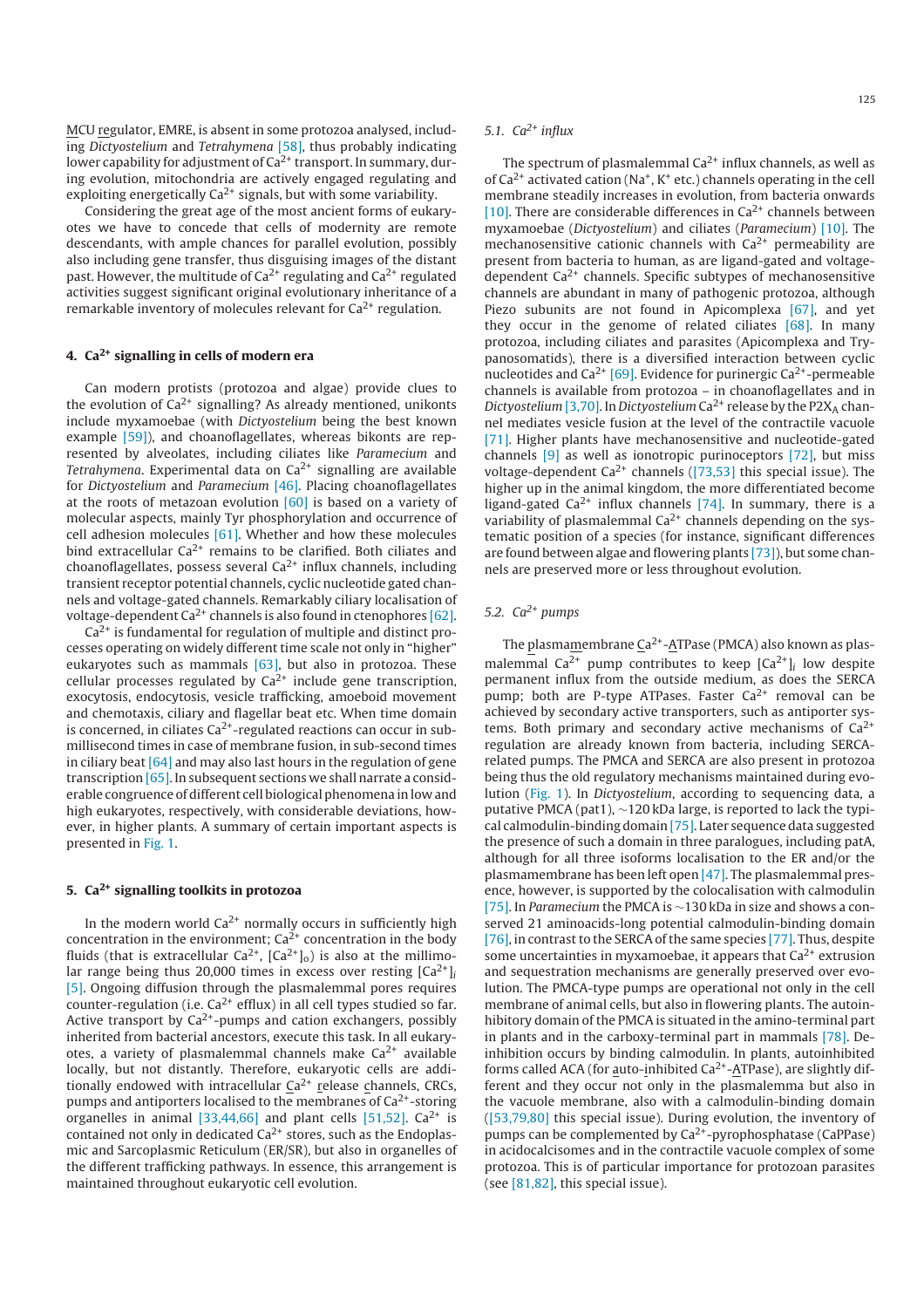

Fig. 1. This scheme highlights the transfer of some highly important molecules, or precursors thereof, through evolution, according to data cited in the text. It also reveals some essential differences between the two main lineages. Unikonta and Bikonta. P-type Ca<sup>2+</sup>-ATPases/pumps and calmodulin-like proteins are found already in bacteria. They are most elaborate already in protists of the mono- and bikont lineage. They acquire high significance on the way up to man *where* calmodulin regulates ion channels and the activity of the multifunctional dimeric protein phosphatase calcineurin (CaN). This in turn regulates gene transcription, immune defence and long term potentiation (learning). In higher plants, only the B subunit of calcineurin is maintained which regulates calcineurin B-activated protein kinases (CIPKs = CBL-interacting protein kinases) in an extremely high number of combination of isoforms. The scheme also shows that ciliates and plants of different evolutionary level contain Ca<sup>2+</sup>-dependent protein kinases (CDPK, with integrated calmodulin-like EF-hand motifs), much more than - if any - Ca<sup>2+</sup>/calmodulin-activated protein kinases (CaM kinases). Beyond that, in plants calmodulin also regulates many processes. *some* of which are plant specific.

#### 5.3. Exchangers

Various Ca2• exchangers are present from archaebacteria onwards [83), up to higher plants [51,52) and mammals [33]. In the absence of specific inhibitors, fictional expression of these exchangers is difficult to verify in protozoa: convincing evidence exists only for the different parasites ([81,82], this special issue). Antiporter systems for Ca2+ are frequently supported by a V-type Ca2• -ATPase/pump. Although little is known about antiporters in free-living protozoa and although in ciliates antiporters have not been identified at a molecular level, their occurrence can be derived from functional observations. When in Paramecium the V-type H<sup>+</sup>-ATPase, a salient feature of the contractile vacuole/osmoregulatory complex, is blocked,  $\left[Ca^{2+}\right]_i$  recovery after stimulated Ca $^{2+}$  increase is retarded by about 10 times (84) (in agreement with the permanent  $Ca^{2+}$  extrusion by the organelle) just as after knock-out of cortical centrin [85].

## 5.4. Intracellular stores: Lumenal CaBPs

Little is known about lumenal high capadty/low affinity CaBPs in vesicular stores of protists. Genes encoding calreticulin and calsequestrin have not been found in the Paramecium database, although there are some hints for their existence [86]. Difficulties in finding gene sequences (see (87), this special issue), can be explained by the abundance of acidic aminoacid residues, rather than of specific motifs [88]. However, the ER-resident forms, calreticulin and calnexin have been identified in the database of Dityostelium, where knockout experiments resulted in inhibition of phagocytosis [89]. In that latter study, calreticulin sequences were also detected in Trypanosoma and Leishmania.

#### 5.5. Intracellular stores: lnsP*3*R/RyR calcium release channels

The inositol 1,4,5-trisphosphate (InsP<sub>3</sub>) Ca<sup>2+</sup> release channels generally referred to as InsP<sub>3</sub> receptors (InsP<sub>3</sub>Rs) have been identified in genomic studies in Dictyostelium [90) and in the choanoflagellate, Monosiga [61,91]. Although not studied in detail at the molecular level. InsP<sub>3</sub>R null-mutants of Dictyostelium are available and, thus,  $InsP<sub>3</sub>$  was shown to contribute to the

motility responses to shear stress, together with  $Ca^{2+}$  influx activated by trimeric G-protein [92]. In Paramecium, genomic analysis revealed InsP<sub>3</sub>Rs [93], and a second type of CRC resembling a ryanodine receptor (RyR), defined as RyR-LPs [94], or CRCs with mixed features ((45,87,95) this special issue). When compared with their mammalian counterparts [96,97) RyR-LPs of Paramecium were remarkably different in size (45). Two of Paramecium CRCs have been thoroughly characterised at a cellular and functional level, including  $InsP<sub>3</sub>$  binding [93] and stimulation with RyR agonists (94). Genomic analysis of Monosiga supports the presence oflnsP3Rs, whereas sequences indicating RyRsare detected only for Salpingoeca ([48], this special issue). Sequences with variable similarity can be found in the genetic databases of different organisms, even where such CRCs have not been described in any more detail [94,98]. However, this aspect has to be considered with caution before any proteomic and functional analyses are made.

Although it is impossible to extrapolate to the Ur-eukaryote, identification of both these CRC types and intermediates in ciliates, led to an assumption of a common ancestor of both,  $InsP_3R$  and a RyRs already at the level of protozoa [ 94,98]. According to genomic analyses, also in choanoflagellates, the most important CRCs have been formed very early, similarly to ciliates. This includes not only lnsP3R and possibly also homologues of RyRs, but also two-pore channels, TPCs ([48). this special issue). In evolution, plants either have never acquired, or lost all these channels ([53), this special issue). A common ancestral channel for both,  $InsP_3Rs$  and RyRs, has been proposed particularly based on similar size. on the pore domain with six transmembrane domains, and the aminoacid signature within its selectivity filter [94,98].

## 5.6. Other CRCs and additional Ca<sup>2+</sup> stores

The complexity of  $Ca^{2+}$  stores and  $Ca^{2+}$  release channels may be further complemented by additional organelles capable of storing  $Ca<sup>2+</sup>$  and by additional  $Ca<sup>2+</sup>$  release channels, which were observed already in unicellular organisms. Additional  $Ca<sup>2+</sup>$  stores, such as acidocalcisomes, have been recently discovered in various protozoa including Dictyostelium [99), in flagellate parasites, as well as in human ([81 ,100], this special issue). The big vacuole of higher plants may be similarly considered as a  $Ca<sup>2+</sup>$  storage organelle.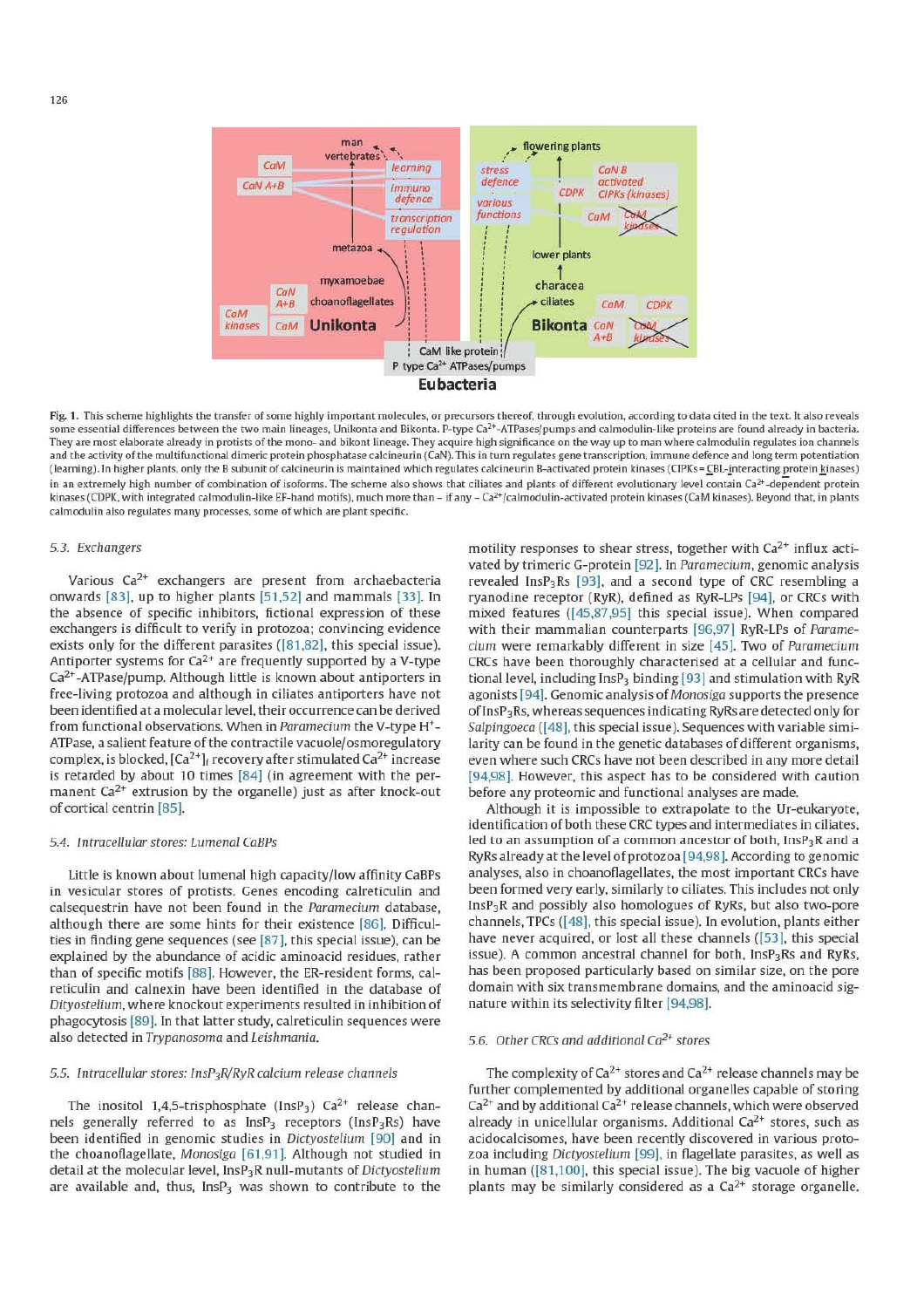There is indirect evidence from microinjection studies that some metabolites, such as cADPR and NAADP known to release  $Ca^{2+}$  from intracellular stores in higher eukaryotes are also effective in triggering  $Ca^{2+}$  release in *Paramecium* [84]. The cADPR is discussed as the physiological activator of RyRs [101], whereas NAADP activates two-pore-channels (TPCs) in acidic compartments [102,103], such as lysosomal and endosomal compartments in mammalian cells [104]. Although TPCs have not been hitherto identified in ciliates at a molecular level, their presence can be expected from the binding of NAADP with a  $K<sub>D</sub>$  of 3.3 nM [84] and the reaction of cells to microinjected NAADP [105]; see also ref. [106], this special issue.

Several types of  $Ca^{2+}$  channels disappeared and some were newly formed during evolution.  $Ca^{2+}$  is involved in several steps of chemotaxis and a variety of  $Ca^{2+}$ -dependent key molecules are conserved from Dictyostelium to human [107]. In Dictyostelium, as mentioned, putative  $InsP<sub>3</sub>Rs$  may contribute to the motility in response to shear flow [92]. In the myxamoebae, certain sequences suggest the appearance of additional putative CRCs, of mucolipin type (late endosomes/lysosomes), or polycystin-2 type (these being equivalent to polycystin cation channel PKD2) or TRPP2 and a TPC in the contractile vacuole complex  $[47,108]$ . The PKD2 serves for the perception of fluid flow [108]. In Dictyostelium,  $Ca^{2+}$  permeable purinoceptors of P2X type, serve as CRCs localised to the contractile vacuole complex [71,109] where they modulate osmoregulation [110]. In plants, InsP<sub>3</sub>Rs and TRPs seem to have disappeared ([53], this special issue). TRPs and TPC channels have not been found in ciliate databases [111] although there are functional hints to support functional expression of TPCs, as outlined above.

Besides dedicated  $Ca^{2+}$  stores (ER, SR), many trafficking organelles (endosomes, lysosomes, phagosomes and some secretory organelles) also contain  $Ca^{2+}$  [112]. This organelles are likely to facilitate local signalling for vesicle interaction and fusion. Not only  $InsP_3Rs$  and RyRs may be involved, but also some other types of CRCs. A characteristic example is  $Ca<sup>2+</sup>$  release by a P2X purinoceptors contained in the contractile vacuole membrane of Dictyostelium at the contact site to the cell membrane where both membrane fuse by exocytosis for contents release [71]. The principle of heterogeneous distribution of CRCs between different  $Ca^{2+}$ storing organelles is realised also with other proteins relevant for trafficking [87,95]. For instance, acidification can determine targeting by a trans-membrane signal through a conformational change of the V-type H<sup>+</sup>-ATPase complex and ensuing attachment of Rab-GTPase modulating proteins [113]; similarly a targeting sequence in human TPC2 interacts with Rab GTPases [114]. Escorters of different kinds can also achieve selective deposition of membrane proteins relevant for  $Ca^{2+}$  signalling (see [115] for details).

#### 5.7. Release channels in other Bikonta

How is  $Ca^{2+}$  handled in green plants, from algae to angiosperms? In flagellated algae, such as Euglena gracilis [116], and in the complex alga, Chara [117], positioned at the roots of multicellular plant evolution, as well as in higher plants,  $InsP_3R$  effects have been experimentally detected. In Euglena, cADPR applied to subcellular fractions was also effective [116], but no RyR-type channels have been detected so far. This is in line with electrophysiological recordings with reconstituted membranes isolated from the Bryonia plant (climbing on bushes in central Europe, [118]) and with biochemical studies with vacuolar membranes isolated from cauliflower [119]. Nevertheless, neither  $InsP<sub>3</sub>Rs$ , nor voltagegated  $Ca<sup>2+</sup>$  channels nor TRP channels were identified in plants, in contrast to mechanosensitive, ATP-gated P2X-like purinoceptors, cyclic nucleotide-gated and two-pore channels ([53,72,73], this special issue).

In essence, InsP3Rs are widely distributed in lower eukaryotes (though not in all), where RyRs also appear in the form of RyR-LPs, as documented for Paramecium. In contrast, such channels could not be ascertained in higher-level bikonts, such as plants.

Most recently, molecular and bioinformatic analysis of representatives of unikonts and bikonts revealed the presence of  $Ca^{2+}/H^+$ exchangers and of TPCs in both groups ([48], this special issue). This also includes a complex flagellar  $Ca^{2+}$  channel, CatSper, initially discovered as a sperm-specific cation channel responsible for motile activity of spermatozoa [120]. These molecules, therefore, seem to belong to a common original heritage. Analysis of a primitive bikont, Aurantiochytrium limacinum revealed, in addition, sequences of voltage-gated  $Ca^{2+}$  influx channels, InsP<sub>3</sub>Rs (though functionally not tested),  $Ca^{2+}$  exchangers, purinergic receptors, TPCs, TRPCs, MCU and regulator MICU, in addition to PMCA and SERCA ([48], this special issue). These are promising predictions, which however, require further scrutiny.

## 5.8. Store-operated  $Ca^{2+}$  entry

Release of  $Ca^{2+}$  from intracellular stores, with their consequent depletion, in many types of mammalian cells induces the store-operated  $Ca^{2+}$  entry, SOCE [121], initially defined as a capacitative Ca<sup>2+</sup> entry [122]. The content of the ER store is monitored by the endomembrane protein, stromal interacting molecule (Stim), which, upon store depletion, oligomerises, migrates to ERplasmalemmal junctions and opens the  $Ca^{2+}$ -release-activated  $Ca^{2+}$ (CRAC) channels assembled from Orai proteins [123,124]. None of these molecules have been detected in Paramecium [46]. Only in some algae sequences indicative of Orai have been found, whereas choanoflagellates possess Orai and Stim; none of them occurs in Arabidopsis and in Dictyostelium or the protozoa whose database has been evaluated ([48,111], this special issue). The SOCE can be also mediated by plasmalemmal TRP channels that can be, arguably, activated by oligomerised Stim [125,126]. The TRP channels are represented by five metazoan forms, which exist already in the genome of choanoflagellates [127] and are highly diversified in further evolution to mammals [128].

A store-operated  $Ca^{2+}$  entry, however, is operational in Paramecium [129], where it is linked to a Ca<sup>2+</sup> release mediated by RyR-like channels [46]. Considering the manifold types of ER-cell membrane connections that become increasingly known [130–133], a functional equivalent of Orai/Stim may not be required for the coupling of cortical stores with the plasma membrane in lower eukaryotes providing other proteins take over this function. In Dictyostelium the situation seems to be different. Here, a CICR was reported to be coupled to contractile vacuole (an acidic compartment) activity as analysed in a mutant devoid of the putative  $InsP_3R$  [134]. It would be interesting to see whether a NAADP signalling pathway could be involved here. In summary, plasmalemmal  $Ca<sup>2+</sup>$  influx coupled to store activation via SOCE or perhaps also to CICR (if verified) appear evolutionary old mechanisms.

## **6. Evolution of Ca2+ binding proteins**

Bacteria contain many CaBPs or their elements found also in eukaryotes (Fig. 1), including for example a calmodulin-like protein present in eubacteria. This and other bacterial CaBPs all contain EFhand motif [16,49], thus suggesting a conserved role for EF-hand CaBPs throughout evolution all the way to flowering plants [80] and mammals [135]. At the same time the data on bacterial expression of centrin (also with EF-hand motives, [136]) or CaBPs with C2 domains are missing. Centrin is present from protozoa, including ciliates [137] to human and from Chlamydomonas to angiosperms [138,139a].

In animals, the number of EF-type CaBPs exceeds C2-domain CaBPs by 3 times, but only by about two times in plants [16,49].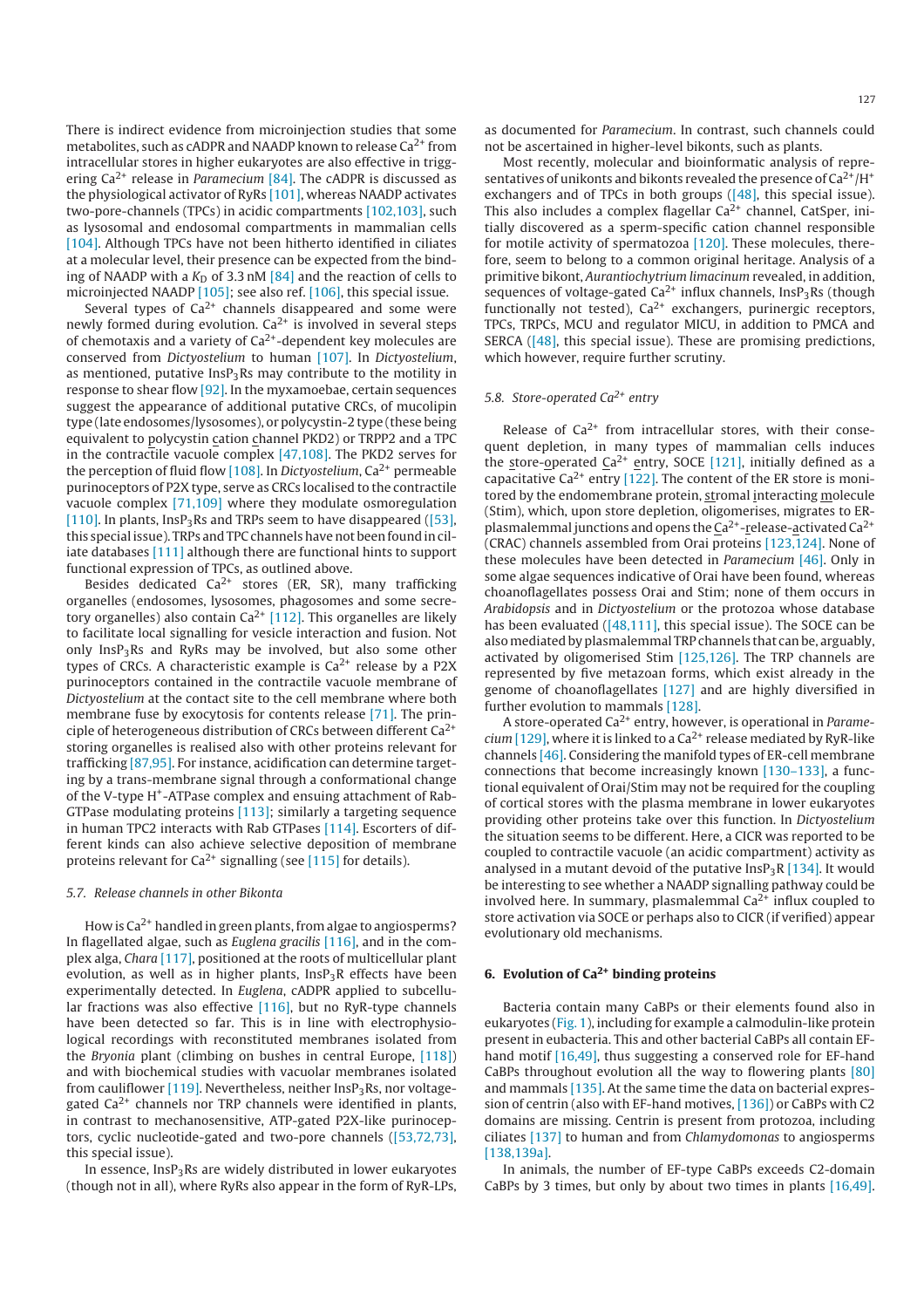The CaBPs with two C2 domains, as present in synaptotagmin of metazoans, are not known from protozoa, but they occur in plants [139b]. In animals, synaptotagmin is the metazoan  $Ca^{2+}$  sensor required for membrane fusion. By its fast conformational change synaptotagmin allows for rapid membrane fusion during exocytosis [140,141], as well as during endocytosis [142]. In Paramecium, the only comparable protein with eight C2 domains can be detected in the database (R. Kissmehl and H. Plattner unpublished observations) although the exocytosis in this species is very fast [64]. Similar proteins, called extended (E-) synaptotagmins, with up to six C2 domains have been detected also in mammalian cells where they can substitute for synaptotagmin for rapid vesicle fusion [143,144]. As in other protozoa, proteins with C2 domains [145] remain to be scrutinised also in Dictyostelium. In mammalian cells, exocytosis kinetics differs substantially between cell types [146,147], which can be possibly associated with different sensors [144]. In summary, scarce information about C2-type  $Ca^{2+}$  sensors in lower eukaryotes entails the salient question: How is membrane fusion mediated in these cells?

In summary, calmodulin contributes to the assembly of exocytotic membrane fusion sites from protozoa [148] to mammals [149,150]. Similarly, from protozoa onwards calmodulin activates the PMCA, although reportedly not in all species, as discussed above. Centrin expression is well established in protozoa; in Paramecium for instance, binding of  $Ca^{2+}$  to cortical centrin after strong stimulation of exocytosis is sufficiently fast and efficient to provide for fast  $[Ca^{2+}]$ <sub>i</sub> recovery [85].

Copines and annexins represent additional groups of CaBPs, either with C2 or with alternative  $Ca^{2+}$  binding motifs. After detection in Paramecium [151] copines were found ubiquitously, from Dictyostelium [152] and Arabidopsis [153] up to the mammalian brain [154]. By their C2 domains copines bind to membranes in  $Ca<sup>2+</sup>$ -dependent manner and, hence, may contribute to vesicle trafficking [153]. Annexins are widely distributed  $Ca^{2+}/phospholipid$ binding proteins with typical domains, of neither of the EF- nor of the C2-type [155]. For coordinative  $Ca^{2+}$  binding only smaller stretches are available. After a long debate about the fusogenicity of annexins, e.g. during exocytosis, they are now considered as membrane-to-membrane links [155].

In summary, the substantial inventory of CaBPs in bacteria and protozoa provide a background for considerable increase in higher plants and animals. However, in protozoa,  $Ca<sup>2+</sup>$  sensors mediating membrane fusion remain to be characterised.

## **7. An evolutionary selection for Ca2+ sensors**

All eukaryotic cells contain enzymes regulated by  $Ca^{2+}$  binding. The Dictyostelium kinome contains a battery of  $Ca<sup>2+</sup>/calmoduli$ ndependent kinases ("CaM-kinases") [156]. The ciliates [157], their relatives (Apicomplexa, e.g. Plasmodium) [158] as well as plants from green algae to land plants [159,160] all express  $Ca<sup>2+</sup>$ -dependent protein kinases (CDPK), which contain an integrated calmodulin-like domain, rather than binding a free  $Ca<sup>2+</sup>/calmodulin$  complex, as is the case for CaM-kinases in higher animal cells. From chlorophyceae (Chlamydomonas) to angiosperms the CDPK family is broadly represented [161] particularly in the course of transition to terrestrial life where it supports developmental processes and stress resistance [160]. Modern flowering plants also contain a genuine "CaM kinase" or  $Ca<sup>2+</sup>/calmodulin$  activated protein kinase ([53], this special issue).

Other  $Ca<sup>2+</sup>$  sensor functions include calcineurin (protein phosphatase 2B, PP2B) which, during animal evolution, has developed a signalling network based on conserved substrate motifs [162]. In mammals, calcineurin is involved in immune defence by activating transcription factor NFAT during T-cell activation as well as in long-term potentiation in Purkinje neurones [163]. Calcineurin also appears in myxamoebae [164] where it regulates development and differentiation. Dictyostelium and Paramecium contain both subunits of calcineurin, A and B [165,166], as is the case with other protozoa  $[166]$ . In flowering plants, only the regulatory Ca<sup>2+</sup>binding subunit B is found; it serves for stress defence (Fig. 1; [53,159], this special issue). Thus, calcineurin/PP2 is another system developed at early stages of  $Ca^{2+}$  signalling and maintained up to the very top of the evolutionary ladder. Being a CaBP itself, it also regulates Ca<sup>2+</sup> dynamics, for example SOCE, via Orai and Stim [167]. Homer is another protein maintained from the choanoflagellate precursors of metazoans on  $[168]$ . In mammalian nervous system Homer serves as a scaffold for the formation of postsynaptic densities; remarkably, in choanoflagellates and in metazoan astrocytes it resides in the nucleus as a Homer/Flotillin (Reggie) complex [168].

#### **8. Special aspects in apicomplexan parasites and plants**

#### 8.1. The parasites

Parasites are notorious for evolving survival strategies. It appears that apicomplexan parasites (Plasmodium and Toxoplasma), close relatives of ciliates [36,158], have functionally transformed the equivalent of the alveolar sacs from a  $Ca<sup>2+</sup>$  store in ciliates to the "inner membrane complex" which, in contrast to alveoloar sacs of Paramecium, have extremely low (i.e. below detection threshold)  $Ca^{2+}$  concentration [84]. These organelles are, arguably, dedicated to the mechanics of host cell penetration, rather than serving as a  $Ca^{2+}$  store [84,169]; the infectious attack is facilitated by the release of nearby docked dense core-secretory vesicles, rhoptries and micronemes (remotely resembling Paramecium's trichocysts). Consequently, these parasites rely on other  $Ca^{2+}$ stores (Lourido and Moreno [82] this special issue). Though  $InsP<sub>3</sub>$ effects relevant for  $Ca^{2+}$  signalling and host cell interaction have been established  $[170-172]$ , the InsP<sub>3</sub>Rs have not yet been identified [45,173]. In contrast, molecular and functional identification of  $InsP<sub>3</sub>Rs$  has been achieved in other protozoa of the bikont branch, the parasitic flagellates, Trypanosoma brucei [174] and Trypanosoma cruzi  $[175]$ . In T. brucei, Ins $P_3$ Rs have been shown to be located in the acidocalcisome membrane  $([81]$ , this special issue).

#### 8.2. Comparison with higher bikonts, the plants

Handling of, and signalling by  $Ca^{2+}$  in the immobile green plants differs considerably from that in animals. Ecological aspects, such as selection of non-calciferous locations, as well as gross regulatory mechanisms, for example release of an excess of  $Ca<sup>2+</sup>$  ions by guttation from leaves, can help the plant cell to avoid stress. Limiting stress also requires regulation of  $Ca<sup>2+</sup>$  at a cellular level [51]. Stress defence activates a system of CBL-interacting protein kinases (CIPKs) that are activated by calcineurin B  $[176,177]$ , the regulatory subunit containing a  $Ca^{2+}$  binding site. In plant cell membrane and in the membrane of the big vacuole, primary active and secondary active transport processes occur through exchangers connected to the H<sup>+</sup>-ATPase/pump. Here the most extensive diversification of calcineurin B-LPs (CBL) is observed; the CBL in conjunction with CIPKs, regulate many functions of the vacuole and of the plasma membrane [178]. No intracellular CRCs of the InsP3R/RyR supergroup have been unambiguously demonstrated in plants although some reports advocated for  $InsP<sub>3</sub>Rs$ -related physiological effects, as discussed above. In contrast, numerous influx channels and CaBPs have been identified in plants ([53], this special issue). Essentially plants may have lost  $InsP<sub>3</sub>Rs$  as well as voltagegated and TRP channels [73] using other channels instead.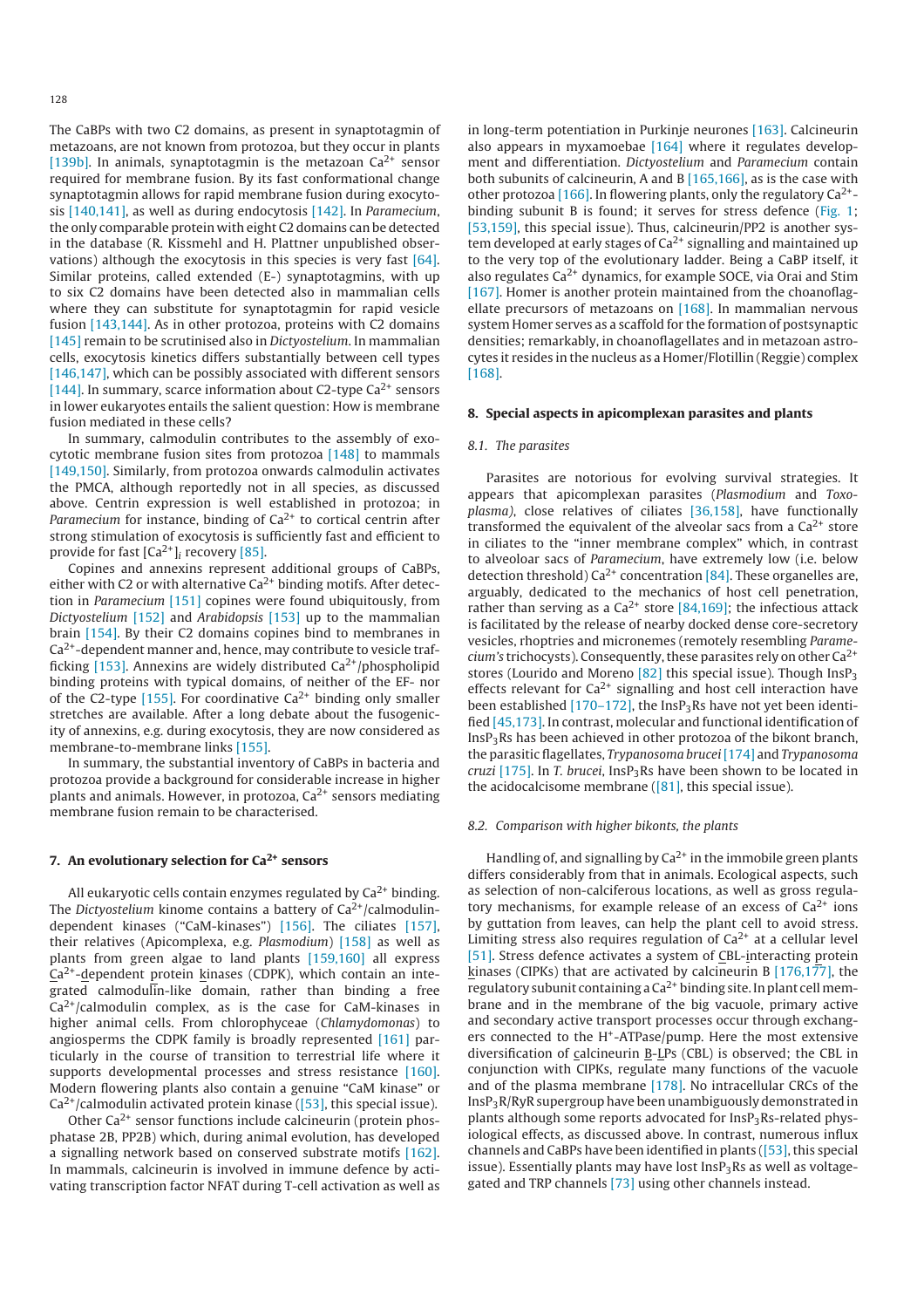### 8.3.  $Ca^{2+}$  signalling and transition to multicellularity

Transition to multicellularity called for cell adhesion proteins, including  $Ca^{2+}$ <sub>0</sub>-dependent cadherins or their predecessors. The attachment of Dictyostelium to the substrate, similarly to mammalian cells, requires  $Ca^{2+}$  [92]. Cadherins are absent from Dictyostelium and their capability to form a multicellular stalk has another molecular basis [179]. The choanoflagellates genomic data mining suggests cadherin-based cell-to-cell connections ([60], and [48] this special issue). Proteins involved in intercellular contact formation during conjugation in ciliates are not related to metazoan cell adhesion molecules [180]. Cadherins were maintained throughout metazoan evolution, but have not been found in plant databases [181]. This indicates a clear separation between unikont and bikont organisms.

#### **9. Conclusions**

Fundamental elements of cellular  $Ca^{2+}$  homeostasis and  $Ca^{2+}$ signalling are conserved from bacteria to human. These include  $Ca<sup>2+</sup>$ -pumps and exchangers,  $Ca<sup>2+</sup>$  influx channels as well as some CaBPs, such as calmodulin, which all are presentin prokaryotes. The  $Ca<sup>2+</sup>/calmodulin-activated protein phosphatase PP2B (calcineurin)$ is engaged in manifold signalling from different protozoa up to human where it regulates complex functions, such as immunedefence and long term potentiation [182]. However, some gaps in knowledge remain; for instance there is a discrepancy between overt InsP<sub>3</sub> effects observed and the failure to identify InsP<sub>3</sub>Rtype genomic sequences in some organisms. The recent focus on choanoflagellates as ancestors of metazoans calls for the extension of molecular biology data to cell physiology. Interpretation of sequences in an evolutionary context can also be hampered by horizontal, and possibly also by vertical gene transfer that is common among protozoa [183]. Nevertheless, many data on  $Ca^{2+}$  signalling throughout evolution yield a quite consistent picture (Fig. 1). The present issue of Cell Calcium presents an interim balance.

#### **Acknowledgements**

The work of H.P. cited herein has been supported by the German Research Council. A.V. was supported by the Wellcome Trust, by Alzheimer's research foundation (UK) and by the grant (agreement from August 27 2013 no. 02.B.49.21.0003) between The Ministry of Education and Science of the Russian Federation and Lobachevsky State University of Nizhny Novgorod and by the grant of the Russian Scientific Foundation no. 14-15-00633.

#### **References**

- [1] J. Kazmierczak, S. Kempe, B. Kremer, Calcium in the early evolution of living systems: a biohistorical approach, Curr. Org. Chem. 17 (2013) 1738–1750. [2] N.W. Blackstone, The impact of mitochondrial endosymbiosis on the evolu-
- tion of calcium signaling, Cell Calcium 57 (2015) 133–139. [3] A. Verkhratsky, G. Burnstock, Biology of purinergic signalling: its ancient evo-
- lutionary roots, its omnipresence and its multiple functional significance, Bioessays 36 (2014) 697–705.
- [4] I. Torrecilla, F. Leganes, I. Bonilla, F. Fernandez-Pinas, Use of recombinant aequorin to study calcium homeostasis and monitor calcium transients in response to heat and cold shock in cyanobacteria, Plant Physiol. 123 (2000) 161–176.
- [5] R.M. Case, D. Eisner, A. Gurney, O. Jones, S. Muallem, A. Verkhratsky, Evolu-tion of calcium homeostasis: from birth of the first cell to an omnipresent signalling system, Cell Calcium 42 (2007) 345–350.
- [6] D.C. Domínguez, Calcium signalling in bacteria, Mol. Microbiol. 54 (2004) 291–297.
- [7] K. Faxén, J.L. Andersen, P. Gourdon, N. Fedosova, J.P. Morth, P. Nissen, J.V. Mller, Characterization of a *Listeria monocytogenes* Ca<sup>2+</sup> pump: a SERCA-<br>type ATPase with only one Ca<sup>2+</sup>-binding site, J. Biol. Chem. 286 (2011) 1609–1617.
- [8] L. Raeymaekers, E.Wuytack, I.Willems, C.W. Michiels, F.Wuytack, Expression of a P-type Ca2+-transport ATPase in Bacillus subtilis during sporulation, Cell Calcium 32 (2002) 93–103.
- [9] M.E. Wilson, G. Maksaev, E.S. Haswell, MscS-like mechanosensitive channels in plants and microbes, Biochemistry 52 (2013) 5708–5722.
- [10] B.Martinac,Y. Saimi, C.Kung,Ionchannels inmicrobes, Physiol.Rev. 88 (2008) 1449–1490.
- [11] D.C. Domínguez, M. Guragain, M. Patrauchan, Calcium binding proteins and calcium signaling in prokaryotes, Cell Calcium 57 (2015) 151–165.
- [12] V. Norris, S. Grant, P. Freestone, J. Canvin, F.N. Sheikh, I. Toth, M. Trinei, K. Modha, R.I. Norman, Calcium signalling in bacteria, J. Bacteriol. 178 (1996) 3677–3682.
- [13] D.G. Swan, R.S. Hale, N. Dhillon, P.F. Leadlay, A bacterial calcium-binding protein homologous to calmodulin, Nature 329 (1987) 84–85.
- [14] K. Yang, Prokaryotic calmodulins: recent developments and evolutionary implications, J. Mol. Microbiol. Biotechnol. 3 (2001) 457–459.
- [15] T. Yonekawa, Y. Ohnishi, S. Horinouchi, A calmodulin-like protein in the bacterial genus Streptomyces, FEMS Microbiol. Lett. 244 (2005) 315–321.
- [16] R.J. Williams, The evolution of calcium biochemistry, Biochim. Biophys. Acta 1763 (2006) 1139–1146.
- [17] E.R. Chapman, How does synaptotagmin trigger neurotransmitter release? Annu. Rev. Biochem. 77 (2008) 615–641.
- [18] T. Cavalier-Smith, The neomuran origin of archaebacteria, the negibacterial root of the universal tree and bacterial megaclassification, Int. J. Syst. Evol. Microbiol. 52 (2002) 7–76.
- [19] S. Gribaldo, C. Brochier-Armanet, The origin and evolution of archaea: a state of the art, Philos. Trans. R. Soc. Lond. B: Biol. Sci. 361 (2006) 1007–1022.
- [20] A. Spang, J. Martijn, J.H. Saw, A.E. Lind, L. Guy, T.J. Ettema, Close encounters of the third domain: the emerging genomic view of archaeal diversity and evolution, Archaea 2013 (2013) 202358.
- [21] L. Eme, S.C. Sharpe, M.W. Brown, A.J. Roger, On the age of eukaryotes: evaluating evidence from fossils and molecular clocks, Cold Spring Harb. Perspect. Biol. 6 (2014) a016139.
- [22] A.H. Knoll, Paleobiological perspectives on early eukaryotic evolution, Cold Spring Harb. Perspect. Biol. 6 (2014) a016121.
- [23] L.W. Parfrey, D.J. Lahr, A.H. Knoll, L.A. Katz, Estimating the timing of early eukaryotic diversification with multigene molecular clocks, Proc. Natl. Acad. Sci. U. S. A. 108 (2011) 13624–13629.
- [24] B. Rasmussen, I.R. Fletcher, J.J. Brocks, M.R. Kilburn, Reassessing the first appearance of eukaryotes and cyanobacteria, Nature 455 (2008) 1101–1104.
- [25] J.J. Brocks, G.A. Logan, R. Buick, R.E. Summons, Archean molecular fossils and the early rise of eukaryotes, Science 285 (1999) 1033–1036.
- [26] H.D. Pflug, Early diversification of life in the Archean, Zbl. Bakt. Hyg. I Abt. Orig. C3 (1982) 611–615.
- [27] H. Hartman, A. Fedorov, The origin of the eukaryotic cell: a genomic investi-gation, Proc. Natl. Acad. Sci. U. S. A. 99 (2002) 1420–1425.
- [28] D.P. Devos, R. Gräf, M.C. Field, Evolution of the nucleus, Curr. Opin. Cell Biol. 28 (2014) 8–15.
- [29] P. Forterre, The common ancestor of archaea and eukarya was not an archaeon, Archaea 2013 (2013) 372396.
- [30] J.B. Dacks, M.C. Field, Evolution of the eukaryotic membrane-trafficking system: origin, tempo and mode, J. Cell Sci. 120 (2007) 2977–2985.
- [31] M. Elias, Patterns and processes in the evolution of the eukaryotic endomembrane system, Mol. Membr. Biol. 27 (2010) 469–489.
	-
	- [32] J.K. Jaiswal, Calcium how and why? J. Biosci. 26 (2001) 357–363. [33] M.J. Berridge, P. Lipp, M.D. Bootman, The versatility and universality of calcium signalling, Nat. Rev. Mol. Cell Biol. 1 (2000) 11–21.
	- [34] M. Yáñez, J. Gil-Longo, M. Campos-Toimil, Calcium binding proteins, Adv. Exp. Med. Biol. 740 (2012) 461–482.
	- [35] S.M. Adl, A.G. Simpson, M.A. Farmer, R.A. Andersen, O.R. Anderson, J.R. Barta, S.S. Bowser, G. Brugerolle, R.A. Fensome, S. Fredericq, T.Y. James, S. Karpov, P. Kugrens, J. Krug, C.E. Lane, L.A. Lewis, J. Lodge, D.H. Lynn, D.G. Mann, R.M. McCourt, L. Mendoza, O. Moestrup, S.E. Mozley-Standridge, T.A. Nerad, C.A. Shearer, A.V. Smirnov, F.W. Spiegel, M.F. Taylor, The new higher level classification of eukaryotes with emphasis on the taxonomy of protists, J. Eukaryot. Microbiol. 52 (2005) 399–451.
	- [36] S.M. Adl, A.G. Simpson, C.E. Lane, J. Lukes, D. Bass, S.S. Bowser, M.W. Brown, F. Burki, M. Dunthorn, V. Hampl, A. Heiss, M. Hoppenrath, E. Lara, L. Le Gall, D.H. Lynn, H. McManus, E.A. Mitchell, S.E. Mozley-Stanridge, L.W. Parfrey, J. Pawlowski, S. Rueckert, R.S. Shadwick, C.L. Schoch, A. Smirnov, F.W. Spiegel, The revised classification of eukaryotes, J. Eukaryot. Microbiol. 59 (2012) 429–493.
	- [37] E.J. Douzéry, E.A. Snell, E. Bapteste, F. Delsuc, H. Philippe, The timing of eukaryotic evolution: does a relaxed molecular clock reconcile proteins and fossils? Proc. Natl. Acad. Sci. U. S. A. 101 (2004) 15386–15391.
	- [38] S.L. Baldauf, W.F. Doolittle, Origin and evolution of the slime molds (Mycetozoa), Proc. Natl. Acad. Sci. U. S. A. 94 (1997) 12007–12012.
	- [39] J.A. Doyle, Molecular and fossil evidence on the origin of angiosperms, Annu. Rev. Earth Planet. Sci. 40 (2012) 301–326.
	- [40] T.H. Kloepper, C.N. Kienle, D. Fasshauer, SNAREing the basis of multicellularity: consequences of protein family expansion during evolution, Mol. Biol. Evol. 25 (2008) 2055–2068.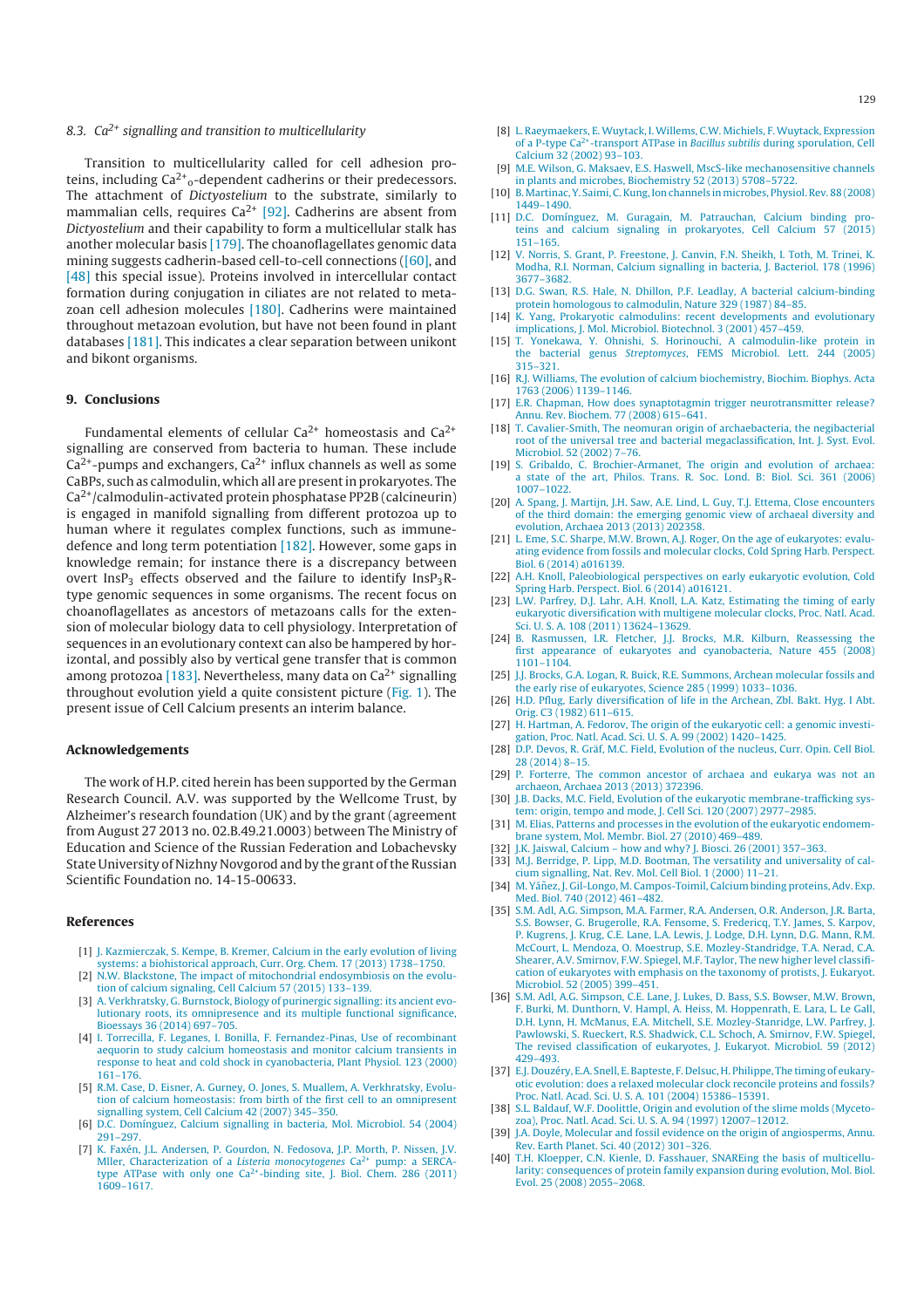- [41] H. Stenmark, The Rabs: a family at the root of metazoan evolution, BMC Biol. 10 (2012) 68.
- [42] A.M. Rojas, G. Fuentes, A. Rausell, A. Valencia, The Ras protein superfamily: evolutionary tree and role of conserved amino acids, J. Cell Biol. 196 (2012) 189–201.
- [43] A. Verkhratsky, O.H. Petersen, The endoplasmic reticulum as an integrating signalling organelle: from neuronal signalling to neuronal death, Eur. J. Pharmacol. 447 (2002) 141–154.
- [44] A. Verkhratsky, Physiology and pathophysiology of the calcium store in the endoplasmic reticulum of neurons, Physiol. Rev. 85 (2005) 201–279.
- [45] E.M. Ladenburger, H. Plattner, Calcium-release channels in Paramecium. Genomic expansion, differential positioning and partial transcriptional elimination, PLoS ONE 6 (2011) e27111.
- [46] H. Plattner, Calcium regulation in the protozoan model, Paramecium tetraurelia, J. Eukaryot. Microbiol. 61 (2014) 95–114.
- [47] Z. Wilczynska, K. Happle, A. Müller-Taubenberger, C. Schlatterer, D. Mal-chow, P.R. Fisher, Release of Ca2+ from the endoplasmic reticulum contributes to  $Ca^{2+}$  signaling in Dictyostelium discoideum, Eukaryot. Cell 4 (2005) 1513–1525.
- [48] X. Cai, X. Wang, S. Patel, D.E. Clapham, Insights into the early evolution of animal calcium signalling machinery: a unicellular point of view, Cell Calcium 57 (2015) 166–173.
- [49] R.O. Morgan, S. Martin-Almedina, J.M. Iglesias, M.I. Gonzalez-Florez, M.P. Fernandez, Evolutionary perspective on annexin calcium-binding domains, Biochim. Biophys. Acta 1742 (2004) 133–140.
- [50] L.P. Haynes, H.V. McCue, R.D. Burgoyne, Evolution and functional diversity of the calcium binding proteins (CaBPs), Front. Mol. Neurosci. 5 (2012) 9.
- [51] A.N. Dodd, J. Kudla, D. Sanders, The language of calcium signaling, Annu. Rev. Plant Biol. 61 (2010) 593–620.
- [52] P.J. White, M.R. Broadley, Calcium in plants, Ann. Bot. 92 (2003) 487–511. [53] K.H. Edel, J. Kudla, Increasing complexity and versatility: how the calcium signaling toolkit was shaped during plant land colonization, Cell Calcium 57 (2015) 231–246.
- [54] W. Martin, M. Mentel, The origin of mitochondria, Nat. Educ. 3 (2010) 58.
- [55] J.K. Foskett, M. Madesh, Regulation of the mitochondrial Ca<sup>2+</sup> uniporter by<br>MICU1 and MICU2, Biochem. Biophys. Res. Commun. 449 (2014) 377–383. [56] R.M. Denton, Regulation of mitochondrial dehydrogenases by calcium ions,
- Biochim. Biophys. Acta 1787 (2009) 1309–1316. [57] A.G. Bick, S.E. Calvo, V.K. Mootha, Evolutionary diversity of the mitochondrial calcium uniporter, Science 336 (2012) 886.
- [58] Y. Sancak, A.L. Markhard, T. Kitami, E. Kovacs-Bogdan, K.J. Kamer, N.D. Udeshi, S.A. Carr, D. Chaudhuri, D.E. Clapham, A.A. Li, S.E. Calvo, O. Goldberger, V.K. Mootha, EMRE is an essential component of the mitochondrial calcium uniporter complex, Science 342 (2013) 1379–1382.
- [59] A. Müller-Taubenberger, A. Kortholt, L. Eichinger, Simple system substantial share: the use of Dictyostelium in cell biology and molecular medicine, Eur. J. Cell Biol. 92 (2013) 45–53.
- [60] S.A. Nichols, B.W. Roberts, D.J. Richter, S.R. Fairclough, N. King, Origin of metazoan cadherin diversity and the antiquity of the classical cadherin/beta-catenin complex, Proc. Natl. Acad. Sci. U. S. A. 109 (2012) 13046–13051.
- [61] N. King, M.J. Westbrook, S.L. Young, A. Kuo, M. Abedin, J. Chapman, S. Fairclough, U. Hellsten, Y. Isogai, I. Letunic, M. Marr, D. Pincus, N. Putnam, A. Rokas, K.J. Wright, R. Zuzow, W. Dirks, M. Good, D. Goodstein, D. Lemons, W. Li, J.B. Lyons, A. Morris, S. Nichols, D.J. Richter, A. Salamov, J.G. Sequencing, P. Bork, W.A. Lim, G. Manning, W.T. Miller, W. McGinnis, H. Shapiro, R. Tjian, I.V. Grigoriev, D. Rokhsar, The genome of the choanoflagellate Monosiga brevicollis and the origin of metazoans, Nature 451 (2008) 783–788.
- [62] L.L. Moroz, K.M. Kocot, M.R. Citarella, S. Dosung, T.P. Norekian, I.S. Povolot-skaya, A.P. Grigorenko, C. Dailey, E. Berezikov, K.M. Buckley, A. Ptitsyn, D. Reshetov, K. Mukherjee, T.P. Moroz, Y. Bobkova, F. Yu, V.V. Kapitonov, J. Jurka, Y.V. Bobkov, J.J. Swore, D.O. Girardo, A. Fodor, F. Gusev, R. Sanford, R. Bruders, E. Kittler, C.E. Mills, J.P. Rast, R. Derelle, V.V. Solovyev, F.A. Kondrashov, B.J. Swalla, J.V. Sweedler, E.I. Rogaev, K.M. Halanych, A.B. Kohn, The ctenophore genome and the evolutionary origins of neural systems, Nature 510 (2014) 109–114.
- [63] M.J. Berridge, M.D. Bootman, H.L. Roderick, Calcium signalling: dynamics, homeostasis and remodelling, Nat. Rev. Mol. Cell Biol. 4 (2003) 517–529.
- [64] H. Plattner, J. Hentschel, Sub-second cellular dynamics: time-resolved electron microscopy and functional correlation, Int. Rev. Cytol. 255 (2006) 133–176.
- [65] A. Haddad, A.P. Turkewitz, Analysis of exocytosis mutants indicates close coupling between regulated secretion and transcription activation in Tetrahy-mena, Proc. Natl. Acad. Sci. U. S. A. 94 (1997) 10675–10680.
- [66] D.E. Clapham, Calcium signaling, Cell 131 (2007) 1047–1058.
- [67] D.L. Prole, C.W. Taylor, Identification and analysis of putative homologues of mechanosensitive channels in pathogenic protozoa, PLoS ONE 8 (2013) e66068.
- [68] B. Coste, J. Mathur, M. Schmidt, T.J. Earley, S. Ranade, M.J. Petrus, A.E. Dubin, A. Patapoutian, Piezo1 and Piezo2 are essential components of distinct mechanically activated cation channels, Science 330 (2010) 55–60.
- [69] M.K. Gould, H.P. de Koning, Cyclic-nucleotide signalling in protozoa, FEMS Microbiol. Rev. 35 (2011) 515–541.
- [70] S.J. Fountain, K. Parkinson, M.T. Young, L. Cao, C.R. Thompson, R.A. North, An intracellular P2X receptor required for osmoregulation in Dictyostelium discoideum, Nature 448 (2007) 200–203.
- [71] K. Parkinson, A.E. Baines, T. Keller, N. Gruenheit, L. Bragg, R.A. North, C.R. Thompson, Calcium-dependent regulation of Rab activation and vesicle fusion by an intracellular P2X ion channel, Nat. Cell Biol. 16 (2014) 87–98.
- [72] J. Choi, K. Tanaka, Y. Cao, Y. Qi, J. Qiu, Y. Liang, S.Y. Lee, G. Stacey, Identification of a plant receptor for extracellular ATP, Science 343 (2014) 290–294.
- [73] F. Verret, G. Wheeler, A.R. Taylor, G. Farnham, C. Brownlee, Calcium channels in photosynthetic eukaryotes: implications for evolution of calcium-based signalling, New Phytol. 187 (2010) 23–43.
- [74] Y. Pankratov, U. Lalo, O.A. Krishtal, A. Verkhratsky, P2X receptors and synaptic plasticity, Neuroscience 158 (2009) 137–148.
- [75] J. Moniakis, M.B. Coukell, A. Forer, Molecular cloning of an intracellular P-type ATPase from Dictyostelium that is up-regulated in calcium-adapted cells, J. Biol. Chem. 270 (1995) 28276–28281.
- [76] N.L. Elwess, J.L. Van Houten, Cloning and molecular analysis of the plasma membrane Ca2+-ATPase gene in Paramecium tetraurelia, J. Eukaryot. Microbiol. 44 (1997) 250–257.
- [77] K. Hauser, N. Pavlovic, R. Kissmehl, H. Plattner, Molecular characterization of a sarco(endo)plasmic reticulum Ca<sup>2+</sup>-ATPase gene from *Paramecium tetraure*lia and localization of its gene product to sub-plasmalemmal calcium stores, Biochem. J. 334 (1998) 31–38.
- [78] H. Tidow, L.R. Poulsen, A. Andreeva, M. Knudsen, K.L. Hein, C. Wiuf, M.G. Palmgren, P. Nissen, A bimodular mechanism of calcium control in eukaryotes, Nature 491 (2012) 468–472.
- [79] M.C. Bonza, L. Luoni, Plant and animal type 2B Ca<sup>2+</sup>-ATPases: evidence for a common auto-inhibitory mechanism, FEBS Lett. 584 (2010) 4783–4788.
- [80] W.A. Snedden, H. Fromm, Calmodulin, calmodulin-related proteins and plant responses to the environment, Trends Plant Sci. 3 (1998) 299–304.
- [81] R. Docampo, G. Huang, Calcium signaling in trypanosomatid parasites, Cell Calcium 57 (2015) 194–202.
- [82] S. Lourido, S.N.J. Moreno, The calcium signaling toolkit of the apicomplexan parasites Toxoplasma gondii and Plasmodium spp, Cell Calcium 57 (2015) 186–193.
- [83] L. Almagor, M. Giladi, L. van Dijk, T. Buki, R. Hiller, D. Khananshvili, Functional asymmetry of bidirectional Ca2+-movements in an archaeal sodium-calcium exchanger (NCX Mj), Cell Calcium 56 (2014) 276–284.
- [84] H. Plattner, I.M. Sehring, I.K. Mohamed, K. Miranda, W. De Souza, R. Billington, A. Genazzani, E.M. Ladenburger, Calcium signaling in closely related protozoan groups (Alveolata): non-parasitic ciliates (Paramecium, Tetrahymena) vs. parasitic apicomplexa (Plasmodium, Toxoplasma), Cell Calcium 51 (2012) 351–382.
- [85] I.M. Sehring, C. Klotz, J. Beisson, H. Plattner, Rapid downregulation of the Ca<sup>2+</sup>signal after exocytosis stimulation in Paramecium cells: essential role of a centrin-rich filamentous cortical network, the infraciliary lattice, Cell Calcium 45 (2009) 89–97.
- [86] H. Plattner, A. Habermann, R. Kissmehl, N. Klauke, I. Majoul, H.D. Söling, Differential distribution of calcium stores in Paramecium cells. Occurrence of a subplasmalemmal store with a calsequestrin-like protein, Eur. J. Cell Biol. 72 (1997) 297–306.
- [87] H. Plattner, Molecular aspects of calcium signalling at the crossroads of unikont and bikont eukaryote evolution – the ciliated protozoan Paramecium in focus, Cell Calcium 57 (2015) 174–185.
- [88] J.H. Cho, Y.S. Oh, K.W. Park, J. Yu, K.Y. Choi, J.Y. Shin, D.H. Kim, W.J. Park, T. Hamada, H. Kagawa, E.B. Maryon, J. Bandyopadhyay, J. Ahnn, Calsequestrin, a calcium sequestering protein localized at the sarcoplasmic reticulum, is not essential for body-wall muscle function in Caenorhabditis elegans, J. Cell Sci. 113 (2000) 3947–3958.
- [89] A. Müller-Taubenberger, A.N. Lupas, H. Li, M. Ecke, E. Simmeth, G. Gerisch, Calreticulin and calnexin in the endoplasmic reticulum are important for phagocytosis, EMBO J. 20 (2001) 6772–6782.
- [90] D. Traynor, J.L. Milne, R.H. Insall, R.R. Kay, Ca2+ signalling is not required for chemotaxis in Dictyostelium, EMBO J. 19 (2000) 4846–4854. [91] X. Cai, Unicellular Ca2+ signaling 'toolkit' at the origin of metazoa, Mol. Biol.
- Evol. 25 (2008) 1357–1361.
- [92] S. Fache, J. Dalous, M. Engelund, C. Hansen, F. Chamaraux, B. Fourcade, M. Satre, P. Devreotes, F. Bruckert, Calcium mobilization stimulates Dictyostelium discoideum shear-flow-induced cell motility, J. Cell Sci. 118 (2005) 3445–3457.
- [93] E.M. Ladenburger, I. Korn, N. Kasielke, T. Wassmer, H. Plattner, An Ins(1,4,5)P3 receptor in Paramecium is associated with the osmoregulatory system, J. Cell Sci. 119 (2006) 3705–3717.
- [94] E.M. Ladenburger, I.M. Sehring, I. Korn, H. Plattner, Novel types of  $Ca^{2+}$  release channels participate in the secretory cycle of Paramecium cells, Mol. Cell. Biol. 29 (2009) 3605–3622.
- [95] H. Plattner, Calcium signalling in the ciliated protozoan model, Paramecium: strict signal localisation by epigenetically controlled positioning of different Ca2+-channels, Cell Calcium 57 (2015) 123–132.
- [96] O.A. Fedorenko, E. Popugaeva, M. Enomoto, P.B. Stathopulos, M. Ikura, I. Bezprozvanny, Intracellular calcium channels: inositol-1,4,5-trisphosphate receptors, Eur. J. Pharmacol. 739 (2014) 39–48.
- [97] S. Fleischer, Personal recollections on the discovery of the ryanodine receptors of muscle, Biochem. Biophys. Res. Commun. 369 (2008) 195–207.
- [98] H. Plattner, A. Verkhratsky, Ca2+ signalling early in evolution all but primitive, J. Cell Sci. 126 (2013) 2141–2150.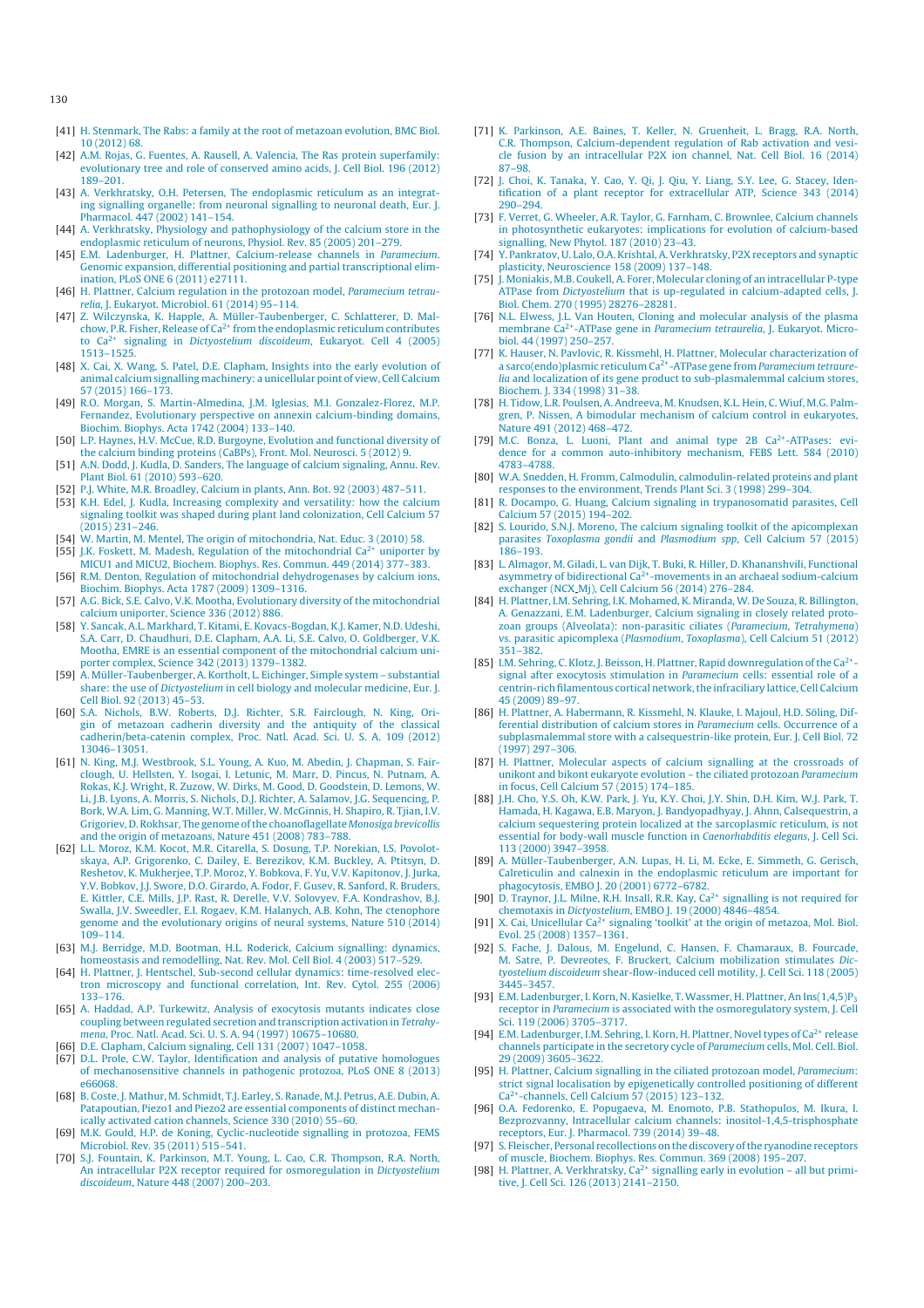- [99] N. Marchesini, F.A. Ruiz, M. Vieira, R. Docampo, Acidocalcisomes are functionally linked to the contractile vacuole of Dictyostelium discoideum, J. Biol. Chem. 277 (2002) 8146–8153.
- [100] R. Docampo,W.de Souza,K.Miranda, P.Rohloff, S.N.Moreno,Acidocalcisomes – conserved from bacteria to man, Nat. Rev. Microbiol. 3 (2005) 251–261.
- [101] H.C. Lee, Cyclic ADP-ribose and nicotinic acid adenine dinucleotide phosphate (NAADP) as messengers for calcium mobilization, J. Biol. Chem. 287 (2012) 31633–31640.
- [102] D. Churamani, R. Hooper, T. Rahman, E. Brailoiu, S. Patel, The N-terminal region of two-pore channel 1 regulates trafficking and activation by NAADP, Biochem. J. 453 (2013) 147–151.
- [103] A. Galione, A.M. Evans, J. Ma, J. Parrington, A. Arredouani, X. Cheng, M.X. Zhu, The acid test: the discovery of two-pore channels (TPCs) as NAADP-gated endolysosomal Ca<sup>2+</sup> release channels, Pflugers Arch. 458 (2009) 869–876.
- [104] S.J. Pitt, A.K. Lam, K. Rietdorf, A. Galione, R. Sitsapesan, Reconstituted human TPC1 is a proton-permeable ion channel and is activated by NAADP or  $Ca<sup>2+</sup>$ Sci. Signal 7 (2014) ra46.
- [105] H. Plattner, Contractile vacuole complex-its expanding protein inventory, Int. Rev. Cell. Mol. Biol. 306 (2013) 371–416.
- [106] S. Patel, X. Cai, Evolution of acid Ca<sup>2+</sup> stores and their resident Ca<sup>2+</sup>-permeable channels, Cell Calcium 57 (2015) 222–230.
- [107] K.F. Swaney, C.H. Huang, P.N. Devreotes, Eukaryotic chemotaxis: a network of signaling pathways controls motility, directional sensing, and polarity, Annu. Rev. Biophys. 39 (2010) 265–289.
- [108] W.C. Lima, A. Vinet, J. Pieters, P. Cosson, Role of PKD2 in rheotaxis in Dic-tyostelium, PLoS ONE 9 (2014) e88682.
- [109] A.Baines,K. Parkinson,J.A. Sim, L.Bragg,C.R. Thompson,R.A. North, Functional properties of five Dictyostelium discoideum P2X receptors, J. Biol. Chem. 288 (2013) 20992–21000.
- [110] V. Sivaramakrishnan, S.J. Fountain, Intracellular P2X receptors as novel calcium release channels and modulators of osmoregulation in Dictyostelium: a comparison of two common laboratory strains, Channels (Austin) 7 (2013) 43–46.
- [111] S.R. Collins, T. Meyer, Evolutionary origins of STIM1 and STIM2 within ancient Ca<sup>2+</sup> signaling systems, Trends Cell Biol. 21 (2011) 202–211.<br>[112] X.P. Dong, X. Wang, H. Xu, TRP channels of intracellular membranes, J. Neu-
- rochem. 113 (2010) 313–328.
- [113] A. Hurtado-Lorenzo, M. Skinner, J. El Annan, M. Futai, G.H. Sun-Wada, S. Bourgoin, J. Casanova, A. Wildeman, S. Bechoua, D.A. Ausiello, D. Brown, V. Marshansky, V-ATPase interacts with ARNO and Arf6 in early endosomes and regulates the protein degradative pathway, Nat. Cell Biol. 8 (2006) 124–136.
- [114] Y. Lin-Moshier, M.V. Keebler, R. Hooper, M.J. Boulware, X. Liu, D. Chu-ramani, M.E. Abood, T.F. Walseth, E. Brailoiu, S. Patel, J.S. Marchant, The two-pore channel (TPC) interactome unmasks isoform-specific roles for TPCs in endolysosomal morphology and cell pigmentation, Proc. Natl. Acad. Sci. U. S. A. 111 (2014) 13087–13092.
- [115] H. Plattner, Membrane trafficking in protozoa SNARE proteins, H+-ATPase, actin, and other key players in ciliates, Int. Rev. Cell Mol. Biol. 280 (2010) 79–184.
- [116] W. Masuda, S. Takenaka, S. Tsuyama, M. Tokunaga, R. Yamaji, H. Inui, K. Miyatake, Y. Nakano, Inositol 1,4,5-trisphosphate and cyclic ADP-ribose mobilize Ca2+ in a protist, Euglena gracilis, Comp. Biochem. Physiol. C: Pharmacol. Toxicol. Endocrinol. 118 (1997) 279–283.
- [117] G. Thiel, E.A. MacRobbie, D.E. Hanke, Raising the intracellular level of inositol 1,4,5-trisphosphate changes plasma membrane ion transport in characean algae, EMBO J. 9 (1990) 1737–1741.
- [118] B. Klüsener, G. Boheim, H. Liss, J. Engelberth, E.W. Weiler, Gadoliniumsensitive, voltage-dependent calcium release channels in the endoplasmic reticulum of a higher plant mechanoreceptor organ, EMBO J. 14 (1995) 2708–2714.
- [119] S.R. Muir, D. Sanders, Inositol 1.4.5-trisphosphate-sensitive  $Ca^{2+}$  release across nonvacuolar membranes in cauliflower, Plant Physiol. 114 (1997) 1511–1521.
- [120] Y. Kirichok, P.V. Lishko, Rediscovering sperm ion channels with the patch-clamp technique, Mol. Hum. Reprod. 17 (2011) 478–499.
- [121] A.B. Parekh, J.W. Putney Jr., Store-operated calcium channels, Physiol. Rev. 85 (2005) 757–810.
- [122] J.W. Putney Jr., Recent breakthroughs in the molecular mechanism of capacitative calcium entry (with thoughts on how we got here), Cell Calcium 42 (2007) 103–110.
- [123] M.D. Cahalan, STIMulating store-operated Ca<sup>2+</sup> entry, Nat. Cell Biol. 11 (2009) 669–677.
- [124] R.S. Lewis, The molecular choreography of a store-operated calcium channel, Nature 446 (2007) 284–287.
- [125] G.N. Huang, W. Zeng, J.Y. Kim, J.P. Yuan, L. Han, S. Muallem, P.F. Worley, STIM1 carboxyl-terminus activates native SOC, Icrac and TRPC1 channels, Nat. Cell Biol. 8 (2006) 1003–1010. [126] J.P. Yuan, W. Zeng, G.N. Huang, P.F. Worley, S. Muallem, STIM1 hetero-
- multimerizes TRPC channels to determine their function as store-operated channels, Nat. Cell Biol. 9 (2007) 636–645.
- [127] G. Peng, X. Shi, T. Kadowaki, Evolution of TRP channels inferred by their classification in diverse animal species, Mol. Phylogenet. Evol. (2014), http://dx.doi.org/10.1016/j.ympev.2014.06.016.
- [128] B. Nilius, G. Owsianik, The transient receptor potential family of ion channels, Genome Biol. 12 (2011) 218.
- [129] H. Plattner, N. Klauke, Calcium in ciliated protozoa: sources, regulation, and calcium-regulated cell functions, Int. Rev. Cytol. 201 (2001) 115–208.
- [130] F. Giordano, Y. Saheki, O. Idevall-Hagren, S.F. Colombo, M. Pirruccello, I. Milosevic, E.O. Gracheva, S.N. Bagriantsev, N. Borgese, P. De Camilli, PI(4,5)P<sub>2</sub>-<br>dependent and Ca<sup>2+</sup>-regulated ER-PM interactions mediated by the extended synaptotagmins, Cell 153 (2013) 1494–1509.
- [131] G. Lavieu, L. Orci, L. Shi, M. Geiling, M. Ravazzola, F. Wieland, P. Cosson, J.E. Rothman, Induction of cortical endoplasmic reticulum by dimerization of a coatomer-binding peptide anchored to endoplasmic reticulum membranes, Proc. Natl. Acad. Sci. U. S. A. 107 (2010) 6876–6881.
- [132] W.A. Prinz, Bridging the gap: membrane contact sites in signaling, metabolism, and organelle dynamics, J. Cell Biol. 205 (2014) 759–769.
- [133] C.J. Stefan, A.G. Manford, D. Baird, J. Yamada-Hanff, Y. Mao, S.D. Emr, Osh proteins regulate phosphoinositide metabolism at ER-plasma membrane contact sites, Cell 144 (2011) 389–401.
- [134] D. Malchow, D.F. Lusche, A. De Lozanne, C. Schlatterer, A fast Ca<sup>2+</sup>-induced Ca2+-release mechanism in Dictyostelium discoideum, Cell Calcium 43 (2008) 521–530.
- [135] F. Friedberg, A.R. Rhoads, Evolutionary aspects of calmodulin, IUBMB Life 51 (2001) 215–221.
- [136] I. Ivanovska, M.D. Rose, Fine structure analysis of the yeast centrin, Cdc31p, identifies residues specific for cell morphology and spindle pole body duplication, Genetics 157 (2001) 503–518.
- [137] L. Madeddu, C. Klotz, J.P. Le Caer, J. Beisson, Characterization of centrin genes in Paramecium, Eur. J. Biochem. 238 (1996) 121–128.
- [138] J. Molinier, C. Ramos, O. Fritsch, B. Hohn, CENTRIN2 modulates homologous recombination and nucleotide excision repair in Arabidopsis, Plant Cell 16 (2004) 1633–1643.
- [139] (a) I. Zamora, W.F. Marshall, A mutation in the centriole-associated protein centrin causes genomic instability via increased chromosome loss in Chlamy-domonas reinhardtii, BMC Biol. 3 (2005) 15; (b) M. Craxton, Synaptotagmin gene content in the sequenced genomes, BMC Genom. 5 (2004) 43.
- [140] J. Rizo, X. Chen, D. Arac, Unraveling the mechanisms of synaptotagmin and SNARE function in neurotransmitter release, Trends Cell Biol. 16 (2006) 339–350.
- [141] T.C. Südhof, Neurotransmitter release: the last millisecond in the life of a synaptic vesicle, Neuron 80 (2013) 675–690.
- [142] C. Li, B. Ullrich, J.Z. Zhang, R.G. Anderson, N. Brose, T.C. Südhof, Ca<sup>2+</sup>-dependent and -independent activities of neural and non-neural synaptotagmins, Nature 375 (1995) 594–599.
- [143] S.W. Min, W.P. Chang, T.C. Südhof, E-Syts, a family of membranous Ca<sup>2+</sup>-sensor proteins with multiple C2 domains, Proc. Natl. Acad. Sci. U. S. A. 104 (2007) .<br>3823–3828.
- [144] Z.P. Pang, T.C. Südhof, Cell biology of Ca<sup>2+</sup>-triggered exocytosis, Curr. Opin. Cell Biol. 22 (2010) 496–505.
- [145] L. Eichinger, J.A. Pachebat, G. Glockner, M.A. Rajandream, R. Sucgang, M. Berriman, J. Song, R. Olsen, K. Szafranski, Q. Xu, B. Tunggal, S. Kummerfeld, M. Madera, B.A. Konfortov, F. Rivero, A.T. Bankier, R. Lehmann, N. Hamlin, R. Davies, P. Gaudet, P. Fey, K. Pilcher, G. Chen, D. Saunders, E. Sodergren, P. Davis, A. Kerhornou, X. Nie, N. Hall, C. Anjard, L. Hemphill, N. Bason, P. Farbrother, B. Desany, E. Just, T. Morio, R. Rost, C. Churcher, J. Cooper, S. Haydock, N. van Driessche, A. Cronin, I. Goodhead, D. Muzny, T. Mourier, A. Pain, M. Lu, D. Harper, R. Lindsay, H. Hauser, K. James, M. Quiles, M. Madan Babu, T. Saito, C. Buchrieser, A. Wardroper, M. Felder, M. Thangavelu, D. Johnson, A. Knights, H. Loulseged, K. Mungall, K. Oliver, C. Price, M.A. Quail, H. Urushihara, J. Hernandez, E. Rabbinowitsch, D. Steffen, M. Sanders, J. Ma, Y. Kohara, S. Sharp, M. Simmonds, S. Spiegler, A. Tivey, S. Sugano, B. White, D. Walker, J. Woodward, T. Winckler, Y. Tanaka, G. Shaulsky, M. Schleicher, G. Weinstock, A. Rosenthal, E.C. Cox, R.L. Chisholm, R. Gibbs, W.F. Loomis, M. Platzer, R.R. Kay, J. Williams, P.H. Dear, A.A. Noegel, B. Barrell, A. Kuspa, The genome of the social amoeba
- Dictyostelium discoideum, Nature 435 (2005) 43–57.<br>[1**46**] H. Kasai, Comparative biology of Ca<sup>2+</sup>-dependent exocytosis: implications of kinetic diversity for secretory function, Trends Neurosci. 22 (1999) 88–93.
- [147] V. Parpura, R. Zorec, Gliotransmission: exocytotic release from astrocytes, Brain Res. Rev. 63 (2010) 83–92.
- [148] D. Kerboeuf, A. Le Berre, J.C. Dedieu, J. Cohen, Calmodulin is essential for assembling links necessary for exocytotic membrane fusion in Paramecium, EMBO J. 12 (1993) 3385–3390.
- [149] S. Quetglas,C.Iborra, N. Sasakawa, L. DeHaro,K.Kumakura,K. Sato,C. Leveque, M. Seagar, Calmodulin and lipid binding to synaptobrevin regulates calciumdependent exocytosis, EMBO J. 21 (2002) 3970–3979.
- [150] D. Wang, D. Epstein, O. Khalaf, S. Srinivasan, W.R. Williamson, A. Fayyazuddin, F.A. Quiocho, P.R. Hiesinger, Ca2+-calmodulin regulates SNARE assembly and spontaneous neurotransmitter release via v-ATPase subunit V0a1, J. Cell Biol. 205 (2014) 21–31.
- [151] C.E. Creutz, J.L. Tomsig, S.L. Snyder, M.C. Gautier, F. Skouri, J. Beisson, J. Cohen, The copines, a novel class of C2 domain-containing, calcium-dependent, phospholipid-binding proteins conserved from Paramecium to humans, J. Biol. Chem. 273 (1998) 1393–1402.
- [152] C.K. Damer, M. Bayeva, E.S. Hahn, J. Rivera, C.I. Socec, Copine A, a calciumdependent membrane-binding protein, transiently localizes to the plasma membrane and intracellular vacuoles in Dictyostelium, BMC Cell Biol. 6 (2005) 46.
- [153] J.L. Tomsig, C.E. Creutz, Copines: a ubiquitous family of Ca2+-dependent phospholipid-binding proteins, Cell. Mol. Life Sci. 59 (2002) 1467–1477.